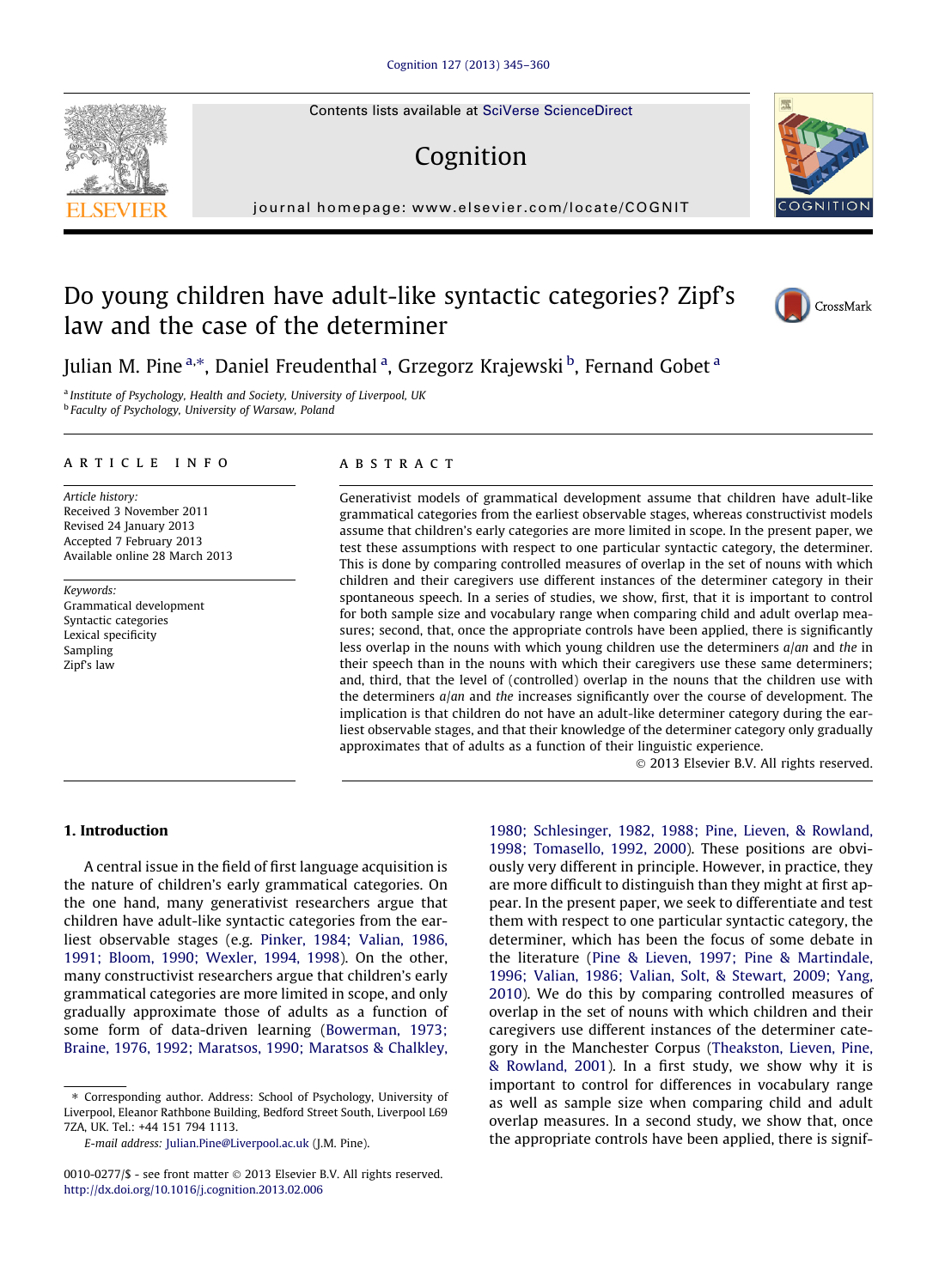icantly less overlap in the nouns with which children use the determiners  $a/an$  and the in their speech than in the nouns with which their caregivers use these determiners. In a third study, we show that the level of (controlled) overlap in the nouns that the children use with the determiners *a/an* and *the* increases significantly across two developmental phases. The implication is that children do not have an adult-like determiner category during the earliest observable stages, and that their knowledge of the determiner category only gradually approximates that of adults as a function of their linguistic experience.

## 1.1. Generativist and constructivist models of syntactic development

A central assumption of generativist models of syntactic development is that children have adult-like grammatical categories from the earliest observable stages. For example, according to [Pinker's \(1984\)](#page-14-0) semantic bootstrapping model, the child's early categories are the result of a process whereby innate knowledge of syntactic structure, together with innate linking rules, is used to classify words in the input language into traditional word class categories such as determiner, adjective and noun. These categories may initially include a smaller number of items than those of adults, because of the child's more limited vocabulary. However, the categories themselves do not change over the course of development, since they are defined from the beginning in terms of their place within an adult-like grammatical system. For example, for Pinker the category of determiner is defined in terms of the phrase structure rules in which it participates (roughly as the set of words that have been parsed as determiners using the rule:  $NP \rightarrow det (Adj) Noun$ ).

This view of the nature of children's early syntactic categories has two important implications for children's early multi-word speech. The first is that the way in which children combine the words in their vocabularies should be essentially adult-like from the beginning. Thus, although children may omit words from obligatory contexts for performance reasons (e.g. [Bloom, 1990\)](#page-14-0), those words that they do produce should pattern correctly with respect to each other in the child's speech, and should combine as productively in the child's speech as they do in the adult's speech. That is to say, once the child has categorised a set of words as determiners and a set of words as nouns, she should be able to combine the words in these categories as productively as adults using the rule:  $NP \rightarrow det (Adj)$  Noun (see [Braine, 1976, 1988,](#page-14-0) for a similar argument with respect to the categories of NPsubject and VP).

The second implication is that there should be no change in the productivity of children's use of the words in their early vocabularies. Thus, although children's language will inevitably increase in productivity as vocabulary size increases, there should be no change in the productivity with which children combine the words that they are using in the early stages, since their knowledge of the syntactic properties of these words does not change over the course of development. That is to say, since the child's determiner and noun categories are defined in terms of the rule:  $NP \rightarrow det (Adj) N$  from the beginning, there is no reason why the child's ability to combine the determiners and nouns in her early vocabulary should increase with development.

These predictions can be directly contrasted with those of constructivist models of grammatical development. The central assumption of constructivist models is that children's early grammatical categories are more limited in scope than those of adults, and only gradually approximate the categories of the adult grammar as a function of some form of data-driven learning. For example, [Tomasello \(1992\)](#page-15-0) argues that children construct syntactic categories through a process of functionally based distributional analysis, which involves analogising across words on the basis of their semantic and distributional similarity. This view is sometimes taken to predict that children's early word combinations will be completely unanalysed. For example, [Yang \(2010\)](#page-15-0) rejects constructivist models of determiner development on the basis that children's early determiner use is more productive than one would expect if all of the determiner + noun combinations in their speech were rote-learned sequences. In fact, however, most constructivist models assume at least some level of productivity from very early in development. For example, [Tomasello \(1992\)](#page-15-0) argues that, during the early stages, children have a productive Noun/Object word category, but do not generalise across verbs or other predicate structures. Thus, constructivist models do not predict that children's early knowledge will be completely lacking in productivity, but rather that it will be less productive than that of adults.

This prediction can be broken down into two more specific predictions. The first is that the way in which children combine the words in their early vocabularies will initially be more restricted than the way in which adults combine those same words. Thus, even when one focuses only on the words that children produce in their early combinations, these words should combine less flexibly with each other than the same words combine in the speech of adults. The second is that the flexibility with which children combine their early words should increase as the scope of their categories increases. Thus, even when one focuses only on the words that children produce in their early combinations, there should be a significant increase in the flexibility with which children use these words with respect to each other over the course of development.

To summarise, the critical difference between generativist and constructivist models of grammatical development is that generativist theories predict that children's early speech will pattern in adult-like ways and constructivist models predict that children's speech will be less productive than that of adults even when one has controlled for differences in lexical knowledge. In the present paper, we test these predictions with respect to one particular syntactic category, the determiner. The reason for focusing on the determiner category is that it has recently been claimed that the distribution of determiners in early child English provides evidence that children have an adult-like determiner category from very early in development [\(Valian et al.,](#page-15-0) [2009; Yang, 2010](#page-15-0)). The aim of the present paper is to test this claim, and, in so doing, to address the more general question of whether children have adult-like syntactic categories from the earliest observable stages.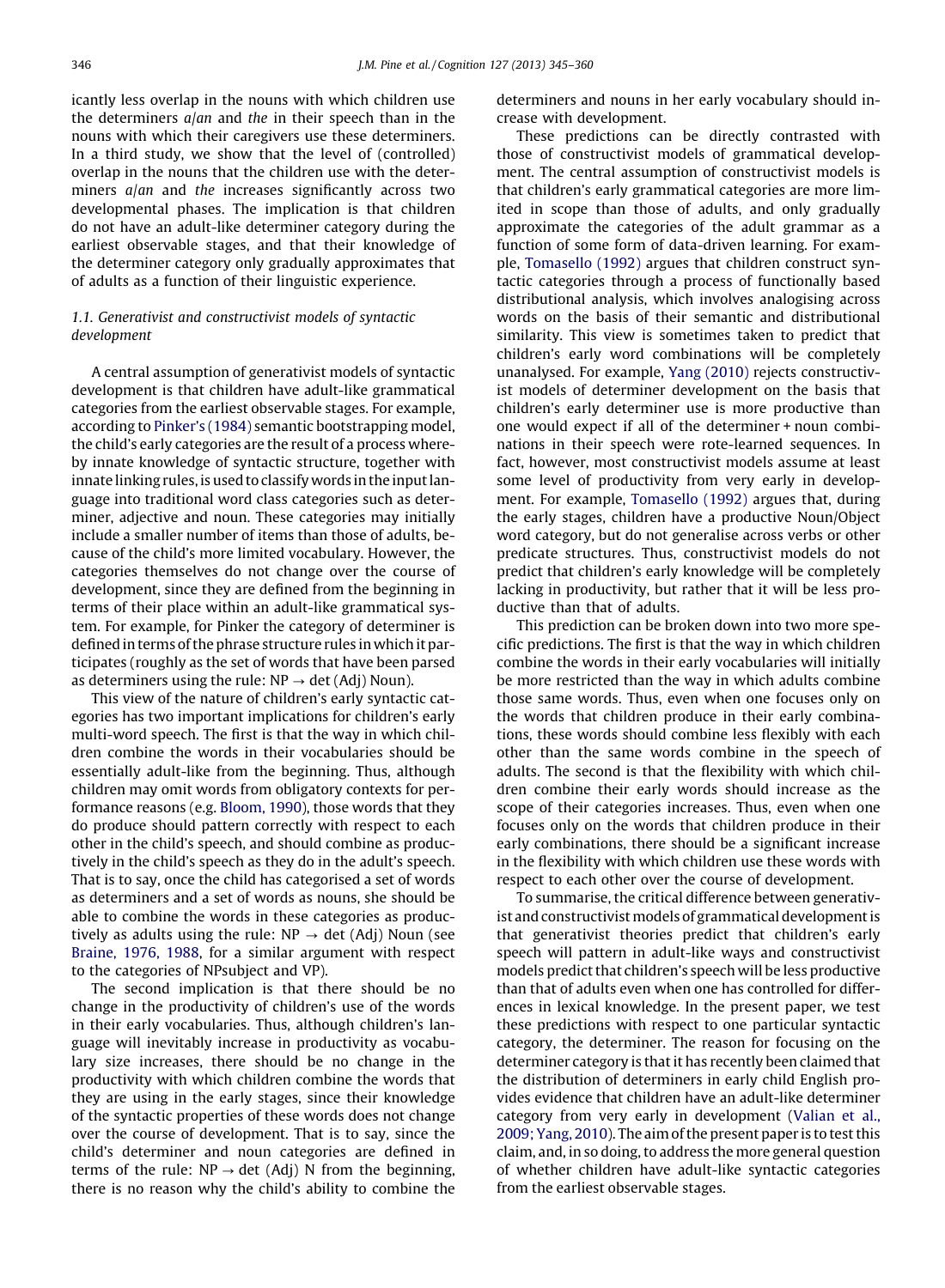#### 1.2. Syntactic categories in the speech of young children

The strongest empirical argument for attributing adultlike syntactic categories to young children is made by [Val](#page-15-0)[ian \(1986\).](#page-15-0) In a now classic study, Valian examined speech samples from 6 children ranging in age from 2;0 to 2;5 and in Mean Length of Utterance (MLU) from 2.93 to 4.14 for evidence of 6 syntactic categories: determiner, adjective, noun, noun phrase, preposition and prepositional phrase. Valian's method involved evaluating children's use of instances of particular categories against criteria based on syntactic diagnostics. For example, children were credited with a syntactic determiner category provided that they:

- (1) Only generated correctly ordered strings (i.e. if present in an NP, a determiner had to appear pre-adjective, pre-noun or pre-both).
- (2) Did not produce determiners alone as the sole content of an utterance (e.g.  $* a$ ,  $* the$ ,  $* my$ ).
- (3) Did not produce two or more determiners in sequence (e.g. \* kick the my ball, \* that's a her car).

Valian found that all 6 of the children passed these criteria, and indeed the criteria for each of the other five categories (except for the lowest MLU child, whose performance was borderline on adjectives and prepositional phrases). In a slightly more stringent analysis, [Ihns](#page-14-0) [and Leonard \(1988\)](#page-14-0) replicated these findings for the determiner and NP categories on data from [Brown's \(1973\)](#page-14-0) subject Adam, obtained through the Child Language Data Exchange System (CHILDES, [MacWhinney, 2000](#page-14-0)).

[Valian's \(1986\)](#page-15-0) results have been taken as evidence that children have adult-like syntactic categories from the earliest observable stages. However, in a subsequent analysis, focusing specifically on the determiner category, [Pine and](#page-14-0) [Martindale \(1996\)](#page-14-0) pointed out that Valian's criteria are actually rather lax and could be passed by children with a relatively limited repertoire of rote-learned phrases (e.g. Kick the ball, In a minute) or lexically specific formulae (e.g. That's  $a + X$ , On the  $+ X$ ). Note that Pine and Martindale's point is a methodological rather than an empirical one. That is to say, the point is not that there is strong evidence that children's early determiner use reflects knowledge of rote-learned sequences and lexically specific formulae rather than an adult-like determiner category, but rather that Valian's criteria are not stringent enough to rule out such an interpretation. The basic problem is that showing that children's use of different instances of a particular category conform to the adult grammar is not the same as showing that the child has an adult-like category that includes these different instances, since the child may simply have learned to use different instances of the category separately as part of less abstract representations. For example, the child may have learned that the indefinite article  $a/an$  can be produced after That's and before an object name in an object-labelling construction (e.g. That's a + Object Name), and that the definite article the can be produced after On and before an object name in a location-specifying construction (On the + Object Name). This kind of knowledge would allow the child to behave as if she had an abstract determiner category, even

if she were completely insensitive to the fact that the definite and indefinite articles belonged to the same syntactic category.

In view of this problem, [Pine and Martindale \(1996\)](#page-14-0) proposed an alternative way of distinguishing between generativist syntactic and constructivist limited scope accounts of category development. This was to look at the extent to which children showed overlap in the nouns and predicates with which they produced different determiners (specifically the indefinite article  $a/an$  and the definite article the, which were the most frequent determiners in both their own and Valian's data). The rationale was that, if the child had a category that included these two determiners, as opposed to separate knowledge about how each of these lexical items patterned, then any knowledge that the child acquired about one member of the category (e.g. the indefinite article  $a$ ) should immediately become available for use with another member of the category (e.g. the definite article the). This should result in a relatively high degree of overlap in the contexts in which the child used different determiners (equivalent to that shown by an adult control). On the other hand, if the child's knowledge was more limited in scope, this should result in a relatively low level of overlap in the contexts in which the child used different determiners (significantly lower than that shown by an adult control).

Note that what Pine and Martindale are advocating here is not the use of overlap as an absolute criterion for attributing adult-like knowledge, but the use of overlap as a relative measure of productivity that can be applied to both children and adults, and hence used to investigate whether children's language use is less productive than one would expect if they had adult-like categories. The distinction between overlap as an absolute criterion and overlap as a relative measure is an important one, since it is perfectly possible for a child to show reasonably high levels of overlap in the nouns with which different determiners are used in the absence of any knowledge of the relation between different instances of the category. For example, in line with our earlier discussion of Valian's criteria, a child with the limited scope formulae That's  $a + X$  (used to point out objects in the environment) and On the  $+ X$  (used to specify the location of objects in the environment) would be likely to show reasonably high levels of overlap in the nouns produced with a and the, simply because these formulae are likely to take similar sets of nouns as slot fillers. However, such a child would still be expected to show less overlap than an adult control. The implication is that overlap is best viewed not as a criterion for attributing knowledge to children, but as a measure of the flexibility with which children use different instances of the same putative category. The critical question is therefore not whether children show low levels of overlap in their speech, but whether they show significantly lower levels of overlap than adult controls.

[Pine and Martindale \(1996\)](#page-14-0) applied this kind of approach to data from 7 children and their caregivers, by calculating the proportion of nouns and predicates used with either a/ an or the that were also used with both  $a/an$  and the, controlling both for sample size (in terms of number of multi-word utterances) and vocabulary range (by only including in the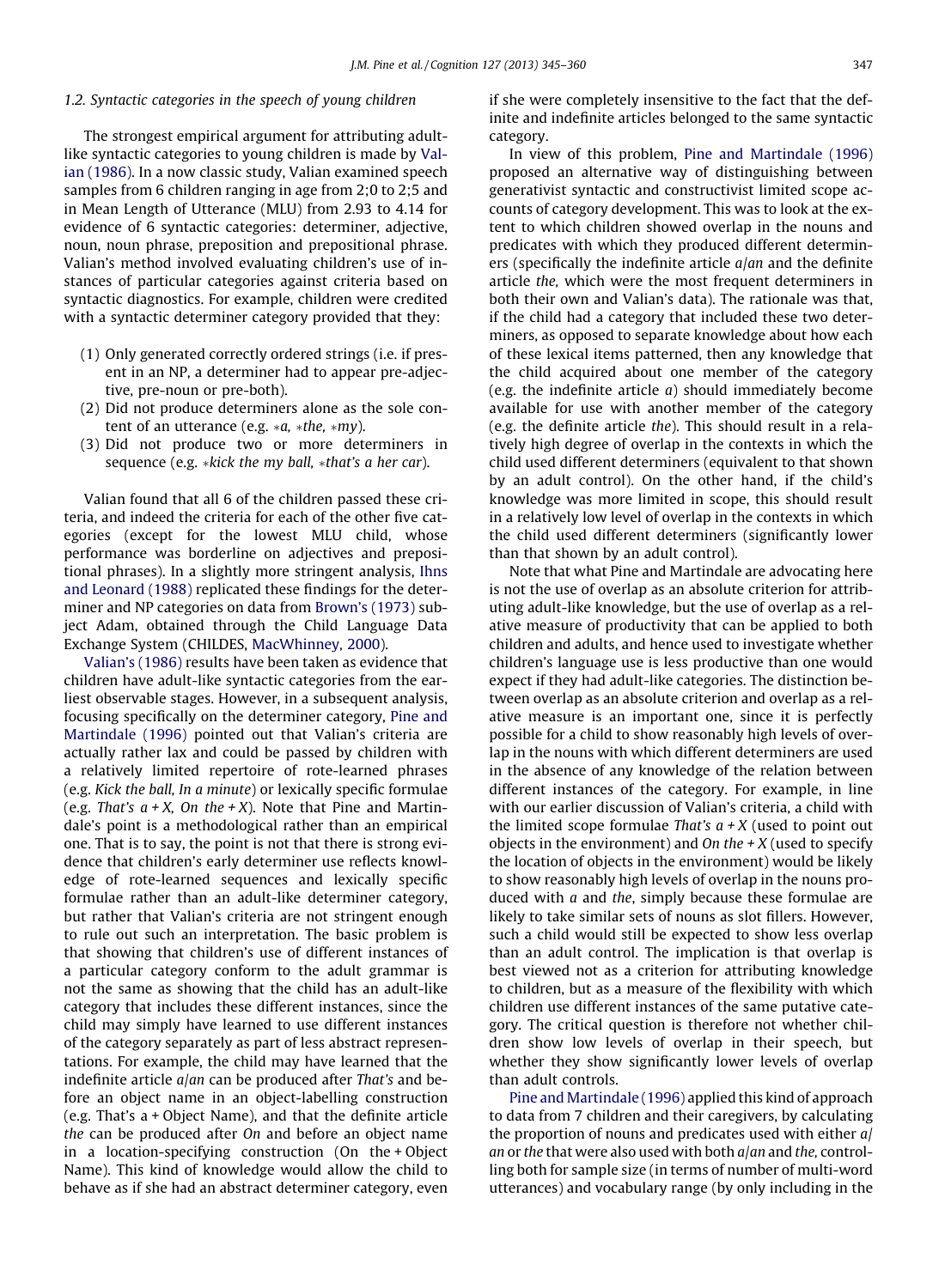analysis nouns and predicates that occurred with  $a/an$  and the in the children's data as a whole). They found a significant difference in the noun and predicate overlap shown by the children and their caregivers at Time 1 (when the children ranged in age from 1;1 to 2;4 and in MLU from 2.20 to 3.40), and a significant difference in the predicate overlap shown by children and their caregivers at Time 2 (when the children ranged in age from 2;1 to 2;6 and in MLU from 2.33 to 3.90), though the difference in noun overlap was no longer significant at this point ( $p = .109$ , two-tailed). They therefore concluded that the data were more consistent with a limited scope than a syntactic account.

#### 1.3. Critiques of Pine and Martindale (1996)

[Pine and Martindale's \(1996\)](#page-14-0) findings appear to show that children's early use of the determiners  $a/an$  and the is less productive than one would expect if they had an adult-like determiner category. However, this conclusion has recently been challenged by [Valian et al. \(2009\)](#page-15-0). Valian et al. accept the logic of Pine and Martindale's overlap measure, but argue that Pine and Martindale's results underestimate children's knowledge of the determiner category because they are based on relatively small samples of determiner + noun sequences, and include nouns that only occur once with a determiner, and hence on which the child could not possibly show overlap. [Yang \(2010\)](#page-15-0) extends this argument by pointing out that linguistic distributions tend to obey Zipf's law [\(Zipf, 1949\)](#page-15-0), according to which relatively few words are used with any great frequency and most words are used very rarely, with many occurring only once in even large samples of text. As Yang shows, one of the consequences of this fact is that the level of overlap in the lexical contexts in which two instances of a category occur tends to be low even in adult speech. This is because most lexical contexts (e.g. nouns) are so rare in the data, that the chances of them occurring with more than one instance of another category (e.g. the determiner) are extremely low. This problem is exacerbated by the fact that most nouns are more likely to occur with one determiner than another. For example, English speakers are more likely to say a bath than the bath but more likely to say the bathroom than a bathroom, although all four of these sequences are, of course, perfectly grammatical. The implication is that the low level of overlap in children's speech is much less significant than [Pine and Martindale](#page-14-0) [\(1996\)](#page-14-0) assume, and consistent with the claim that young children do have an adult-like determiner category.

[Valian et al. \(2009\)](#page-15-0) test this interpretation of the data in two ways. First, they compute child and adult overlap scores based on Pine and Martindale's original formula, and show that both sets of scores are very low, and that there is no significant difference between them. Second, they compute child and adult overlap scores based on a wider range of determiners, and show that, in this case, the overlap scores are much higher, but that there is still no significant difference between the child and adult measures. These findings are taken as evidence that Pine and Martindale's original measures underestimated children's knowledge and that, once one corrects this problem, young children do show adult-like levels of overlap.

Yang adopts a different approach, and compares observed and expected overlap scores for 6 corpora of child speech taken from the CHILDES database [\(MacWhinney,](#page-14-0) [2000](#page-14-0)), and a large corpus of adult speech (the Brown corpus, [Kucera & Francis, 1967](#page-14-0)), where expected overlap scores are calculated on the assumption that both the Nouns and the Determiners in these corpora conform to a Zipfian distribution. Yang shows, first, that the level of overlap in the Brown corpus is relatively low (25.2%), and, second, that there is no significant difference between the observed and expected values in the child and adult corpora, which are almost perfectly correlated  $(R^2 = .97)$ with a slope that is close to  $1$  (slope = 1.08). These findings are taken as evidence that the low overlap scores reported in previous research are simply a reflection of the Zipfian distribution of Nouns and Determiners in naturalistic speech samples, and that young children do have an adult-like Determiner category after all.

## 1.4. Problems with Valian et al's. (2009) and Yang's (2010) analyses

Valian et al.'s and Yang's analyses appear to show that Pine and Martindale's original results are due to a sampling artefact, and that children's low overlap scores can be explained entirely in terms of the Zipfian properties of naturalistic speech. In fact, however, there are issues with both analyses, which raise serious doubts about this interpretation of the data.

In the case of Valian et al.'s analysis, there are two problems. The first is that, in the only analysis that uses Pine and Martindale's original measure, Valian et al. fail to control the identity of the nouns entering into the analysis. This is problematic since, as Yang has shown, a major determinant of the probability of overlap is the proportion of nouns that occur in the data with very low frequency. On the assumption that nouns show a Zipfian distribution, this proportion is likely to be higher in speakers with larger noun vocabularies (e.g. adults) than speakers with smaller noun vocabularies (e.g. children). Valian et al.'s failure to control noun identity is therefore likely to underestimate the level of overlap shown by adults on the nouns that their children produce, and hence to mask the kind of caregiver–child differences reported by Pine and Martindale.

The second problem is that Valian et al.'s decision to increase the amount of data under consideration by expanding the range of determiners on which overlap measures are based is flawed since it has the effect not only of increasing sample size, but also of considerably reducing the sensitivity of the overlap measure. Thus, whereas Pine and Martindale's measure only credits overlap when a given noun is usedwith both of the determiners a/an and the, Valian et al.'s measure credits overlap when a given noun is used with any two of a much larger number of different determiners (e.g. a/an, the, some, my, one, another). Valian et al.'s measure therefore results in much higher overlap scores in both children and their caregivers than Pine and Martindale's measure, but it does so by making overlap much easier to achieve, and hence the kind of differences reported by Pine and Martindale much more difficult to detect.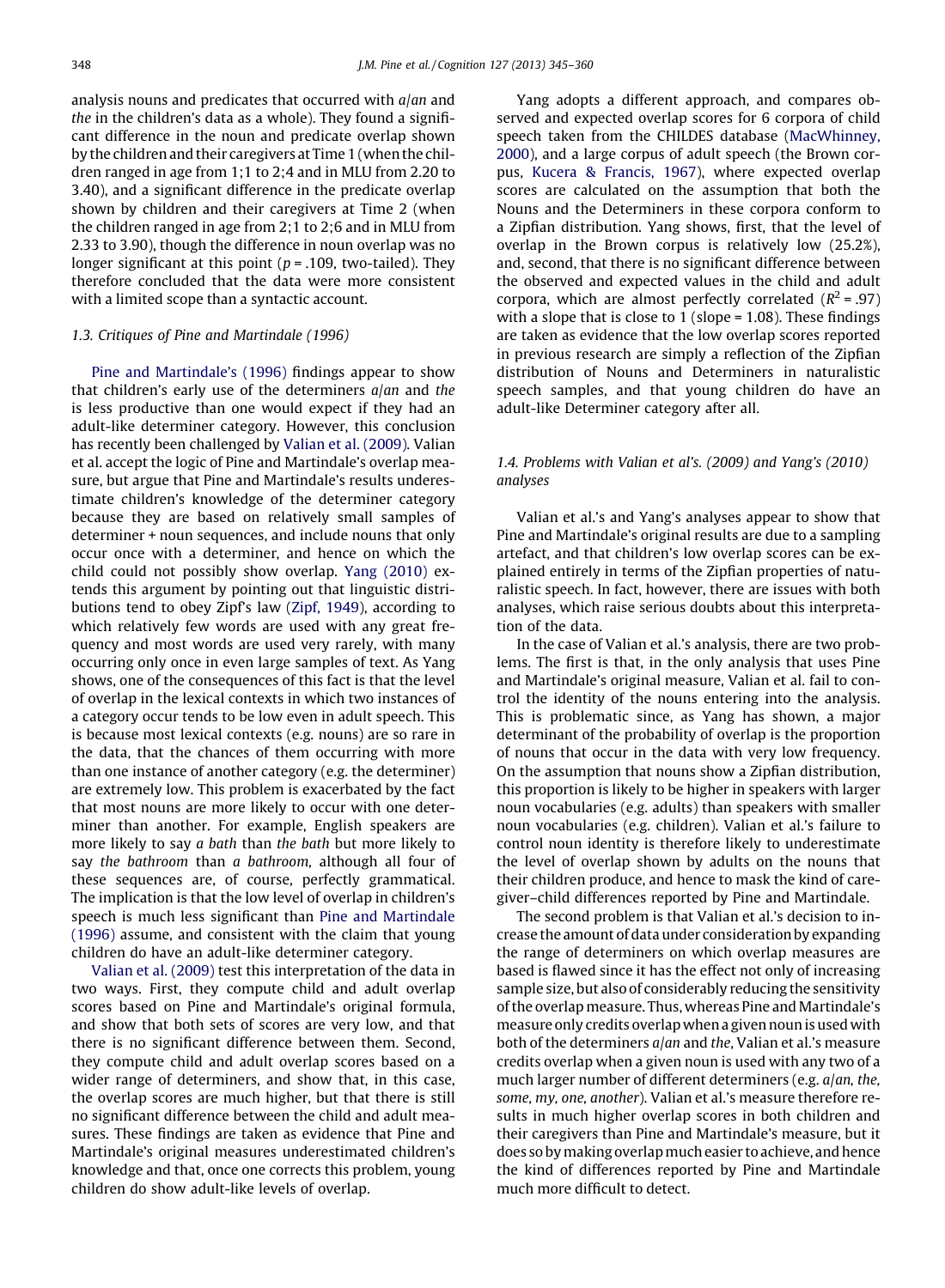Yang's analysis is subject to similar problems. First, like Valian et al.'s adult measures, Yang's adult measure is not comparable to Pine and Martindale's measures, since it is not based on a controlled set of nouns, but on an adult corpus that includes between 5 and 16 times as many different nouns as any of the child corpora being analysed. On the assumption that these nouns conform to a Zipfian distribution, the proportion of nouns that occur with low frequency in the adult corpus is likely to be considerably higher than the proportion of nouns that occur with low frequency in the children's corpora, which means that Yang's adult measures are likely to seriously underestimate the level of overlap shown by adults on those nouns that the children themselves produce. The implication is that this uncontrolled overlap measure tells us very little about how we should interpret the level of overlap in children's speech.

Second, Yang's child measures are based on corpora that span very long periods of development (Mean = 27.3 months, Range = 9–48 months). While these corpora have the advantage that they provide relatively large datasets for Yang's mathematical analysis, they also include data from periods that are far too late in development to be relevant to the question at hand. For example, by the end of the period of analysis, 4 of the 6 children analysed are more than 12 months older than any of the children in Pine and Martindale's study, and 2 are as old as 5;1, an age at which no current theory would predict a difference between Yang's observed and expected values. This is a major problem for Yang's analysis because it means that, although potentially more reliable than Pine and Martindale's analysis, it is also considerably less sensitive. The implication is that, although Yang's results may have important methodological implications for the field (in the sense that they identify an important confound that needs to be eliminated in future research), they do not rule out the possibility that children show significantly lower levels of overlap than expected during the early stages, which simply cannot be detected in an analysis with such a wide developmental window.

To summarise, while both Valian et al.'s and Yang's analyses clearly demonstrate the need to take account of sampling issues when considering the level of overlap in children's speech, neither shows that the relatively low level of overlap in young children's speech can be explained in terms of sampling issues alone, and hence provides any real support for the claim that young children have an adult-like determiner category.<sup>1</sup> The aim of the present paper is therefore to take a fresh look at this claim by comparing controlled measures of noun overlap both between children and their caregivers, and between the same children at different points in development. In Study 1, we explore the effects of differences in vocabulary range on adult overlap measures by comparing overlap measures based on determiner + noun sequences that occur in the child's speech with overlap measures based on determiner + noun sequences that do not occur in the child's speech. In Study 2, we look for differences in noun overlap between children and their caregivers by comparing measures of noun overlap controlled both for the identity of the relevant nouns and the number of determiner + noun sequences in which they occur. In Study 3, we look for developmental differences in noun overlap by comparing controlled overlap measures based on two separate developmental stages. In all three studies we use a measure of overlap in the nouns used with the indefinite article  $a/an$  and the definite article the. This measure is used partly to ensure comparability with previous studies, but mainly because it is much more sensitive than Valian et al.'s measure based on multiple determiners, and hence more likely to reveal differences in the flexibility of children and adults' determiner use, should they exist.

## 2. General method

All of the studies that follow use the same basic method. This involved automatically searching CHAT-formatted transcripts (i.e. transcripts formatted according to the conventions of the CHILDES database) for determiner + noun pairs. Determiner + noun pairs were identified by focusing on the mor-line (in which words are coded for their syntactic class) and extracting instances of  $a/an$  and the and the nouns that follow them, either directly or with one word intervening between the determiner and the noun. This approach was used to analyse both the adult and the child speech.

### 2.1. Corpora

All analyses were conducted on the Manchester Corpus [\(Theakston et al., 2001](#page-15-0)), which is available in the CHILDES database [\(MacWhinney, 2000](#page-14-0)). This corpus consists of 34 h of data for each of 12 English-speaking children from the United Kingdom, collected over a period of 12 months between the ages of approximately 2;0 and 3;0. Each hour of data consists of 30 min of structured play and 30 min of unstructured play recorded in the child's home environment.

#### 2.2. Coding procedure

In order to restrict the analysis to nouns that are grammatical with both the definite and indefinite article (i.e. singular count nouns), the combined maternal data were first searched for singular nouns used with both  $a/an$  and the, and all subsequent analyses were restricted to just this set of nouns ( $N = 1053$ ). Instances of determiner + noun pairs including either a/an or the were identified in the child and adult data and used to calculate overlap scores

 $1$  In a more recent study, [Wang \(2012\)](#page-15-0) addresses this issue by comparing the extent to which the overlap observed in children's and adult's speech deviates from that predicted on the basis of the relative frequency with which particular nouns occur with a and the in the adult corpus as a whole. and the frequency with which those nouns occur in particular child and adult samples. Wang reports no significant difference between child and adult deviation scores in either English or German. However, since the amount of overlap predicted for the children tends to be much lower than the amount of overlap predicted for the adults, it is not at all clear that scores that measure the extent to which observed overlap deviates from expected overlap are equivalent in the two cases, and can hence be meaningfully compared. In the present study, we avoid this problem by comparing child and adult overlap directly on an equivalent number of instances of each of a shared set of nouns.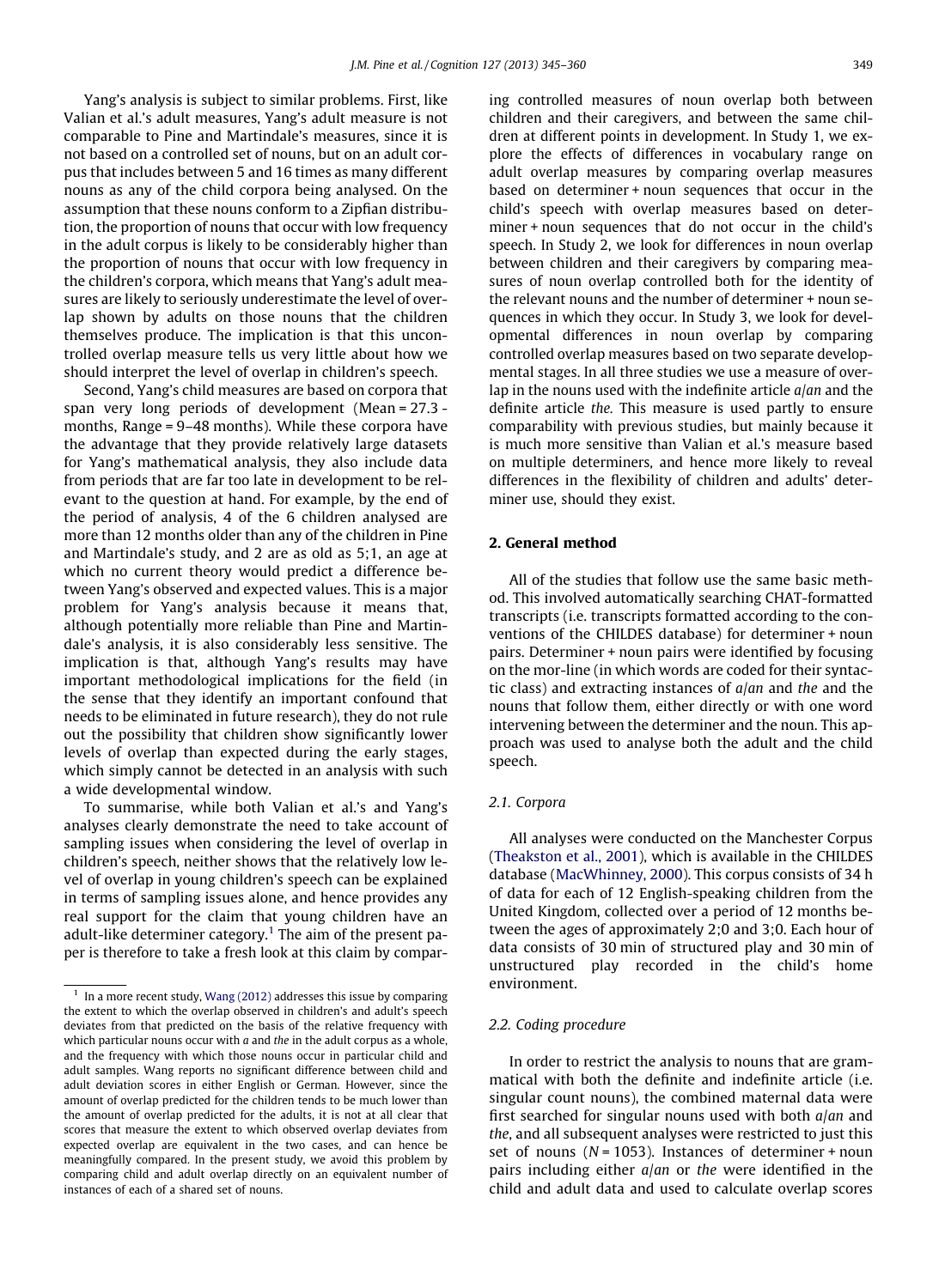on a child-by-child or adult-by-adult basis. All overlap scores were calculated as the proportion of relevant nouns used with  $a/an$  or the that occurred with both  $a/an$  and the. In some of the analyses, overlap scores were calculated in a way that controlled for sample size. This was done by randomly sampling (with replacement<sup>2</sup>) a fixed number of determiner + noun tokens from the relevant pool of items. In other analyses, overlap scores were calculated in a way that controlled for both the identity of the nouns entering into the overlap measure and the frequency with which those nouns occurred with either  $a/an$  or the. This was done by identifying the nouns used with either a/an or the in both of the relevant datasets (e.g. Child and Caregiver or Child during Phase 1 and Child during Phase 2) and randomly sampling determiner + noun tokens from the sample with the larger number of determiner + noun tokens for that particular noun. This procedure was carried out for every noun that occurred at least twice in both samples. The resulting measures were thus based on exactly the same set of nouns and exactly the same number of determiner + noun tokens for each noun in the set, and only included nouns that occurred at least twice with a determiner, and hence for which there was some chance that overlap would occur. Since these measures are necessarily proportions that are bounded by 0 and 1, all statistical analyses were conducted on arcsin-transformed data to ensure that they met parametric testing assumptions.

## 3. Study 1: Effects of differences in vocabulary range on overlap measures

As both [Valian et al. \(2009\)](#page-15-0) and [Yang \(2010\)](#page-15-0) point out, a critical determinant of the likelihood of any particular noun occurring with both a/an and the in a particular dataset is the frequency with which that noun occurs with either a/an or the in that dataset. For example, all other things being equal, the probability of observing overlap when  $N = 2$  is  $1 - 2/2^2 = .50$ , the probability of observing overlap when  $N = 3$  is  $1 - 2/2^3 = .75$  and so on. [Yang](#page-15-0) [\(2010\)](#page-15-0) goes on to demonstrate that this fact interacts with the Zipfian distribution of nouns and determiners in naturalistic speech corpora to result in low overlap on all but the most frequent nouns. For example, consider the Zipfian distribution plotted in [Fig. 1](#page-6-0), where the frequency of any particular item is equal to the frequency of the highest ranked item divided by the rank of the item in question. It is clear from [Fig. 1.](#page-6-0) that, in such a distribution, frequency decreases rapidly as rank order increases such that a large proportion of the items in the distribution (.50 in this case) have an expected frequency of less than two, making it impossible to observe overlap with respect to these particular items. The implication is that overlap scores are likely to be relatively low in any naturalistic corpus, regardless of the nature of the underlying grammar, since many of the items will simply not occur frequently enough for overlap to be observed.

This argument is clearly correct as far as it goes. However, what is perhaps less obvious is that it also has potentially important implications for the way in which overlap measures should be compared in speakers with different vocabulary sizes (e.g. children and their caregivers). This is due to the fact that, as [Yang \(2010\)](#page-15-0) points out, Zipfian distributions tend to result in low overlap because of the proportion of the nouns in these distributions that occur very infrequently (i.e. because such distributions have long tails), and one of the consequences of Zipf's law is that the proportion of nouns in the distribution that occur very infrequently increases with vocabulary size (i.e. Zipfian distributions based on larger vocabularies have longer tails than Zipfian distributions based on smaller vocabularies, and so a higher proportion of the vocabulary items are drawn from the tail). For example, consider the distribution plotted in [Fig. 2](#page-6-0).

This distribution is simply a truncated version of the distribution plotted in [Fig. 1](#page-6-0), from which the 10 lowest frequency items have been removed to control for the fact that they have yet to be learned by the child  $3$ . The fact that this distribution is based on fewer vocabulary items than the distribution plotted in [Fig. 1.](#page-6-0) does not make it any less Zipfian. However, it does mean that the average frequency of the items in the second distribution is greater than the average frequency of the items in the first distribution (5.9 versus 3.6). The chances of observing overlap in the second case are therefore higher than the chances of observing overlap in the first case. The implication is that measures based on larger vocabularies (which include higher proportions of low frequency items) are likely to underestimate the level of overlap relative to measures based on smaller vocabularies (which include lower proportions of low frequency items); or, to put it another way, that measures that are not restricted to the same set of (relatively high frequency) nouns used by young language-learning children (such as those reported by Yang for the Brown corpus) are likely to underestimate the level of overlap shown by adults on this more restricted set of nouns, and hence to obscure any differences in productivity that exist between adults and young children.

In Study 1 we investigate this possibility by comparing adult overlap measures based on nouns that do occur in the child data and adult overlap measures based on nouns that do not occur in the child data. The prediction is that measures based on nouns used by both adults and children will be significantly higher than measures based on nouns used only by adults. It is also predicted that adult measures based on nouns used by both adults and children will decrease with development (i.e. as the child's vocabulary

 $2$  The decision to sample with replacement reflects the fact that sampling without replacement has the potential to bias overlap scores by increasing the chances of sampling previously unsampled items as overall sample size decreases. We are grateful to an anonymous reviewer for pointing this out to us.

<sup>&</sup>lt;sup>3</sup> For ease of exposition we have kept the frequency of the highest frequency item constant across the two Figures. An alternative approach would be to present Zipfian distributions based on the same overall sample size, in which case the frequency of the highest frequency item would increase from 20 to 24, resulting in a further increase in the difference in the average frequency of the items across the two distributions. In either case, it is clear that the average frequency with which vocabulary items occur (and hence the chances of observing overlap on those items) increases as vocabulary size decreases.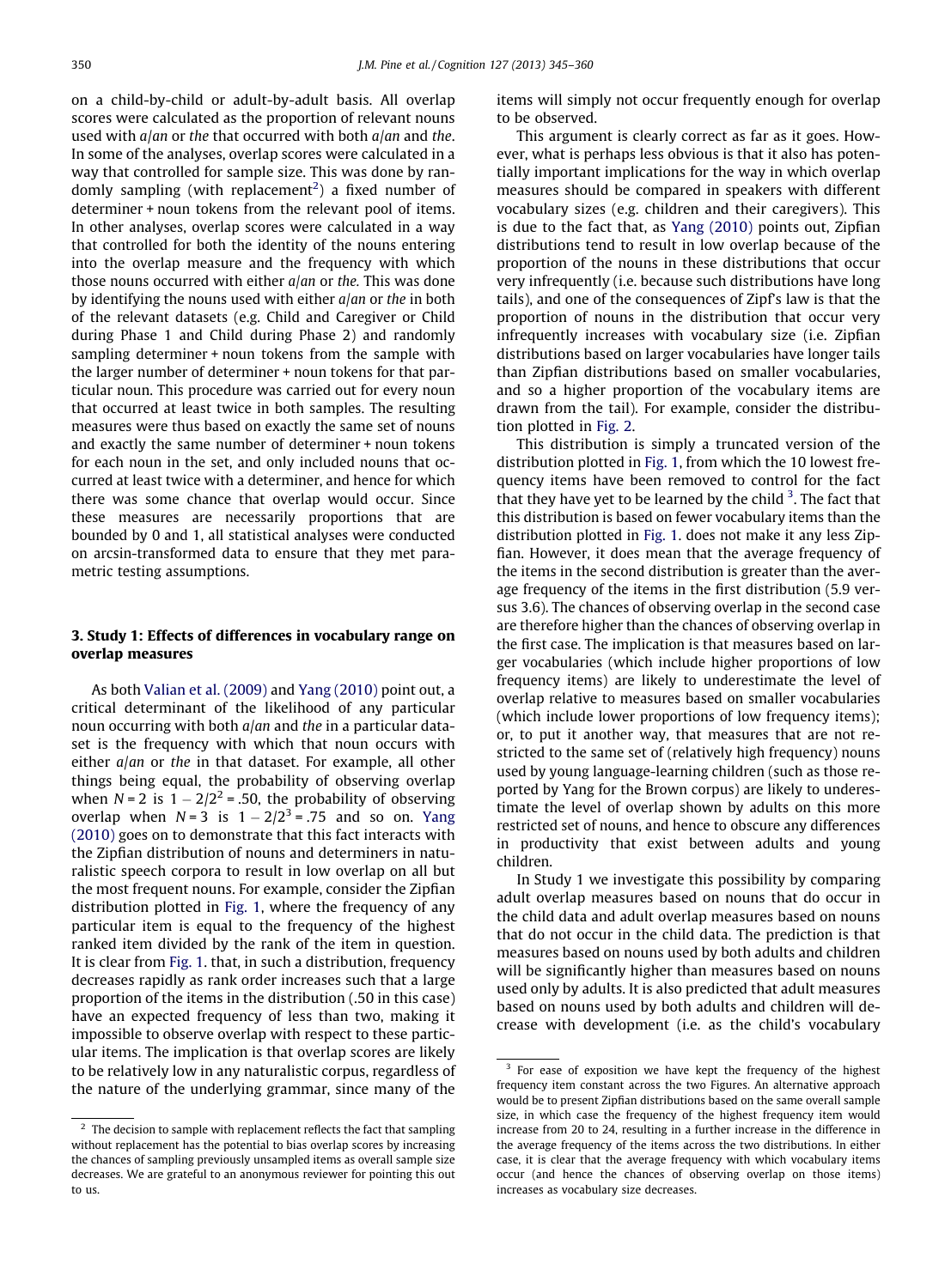<span id="page-6-0"></span>

Fig. 1. Zipfian distribution for 20 items, where highest frequency item occurs 20 times.



Fig. 2. Zipfian distribution for 10 items, where highest frequency item occurs 20 times.

incorporates more and more nouns from the tail of the distribution). If the results confirm these predictions, they will show that the Zipfian distribution of lexical items in naturalistic speech interacts with differences in vocabulary range in a way that is likely to mask differences in overlap between speakers with different vocabulary sizes. They will thus validate our earlier critique of Valian et al. and Yang's analyses and show that, when comparing overlap scores, it is necessary to control the identity of the nouns on which they are based.

#### 3.1. Method

The aim of this study was to explore the effect of differences in vocabulary range on noun overlap scores by comparing adult overlap scores based on nouns used by both adults and their children and nouns used only by adults. In order to do this, three sub-corpora were extracted from the data of each of the children in the Manchester corpus, where the first consisted of the data from transcripts 1 to 10, the second consisted of the data from transcripts 11 to 20 and the third consisted of the data from transcripts 21 to 30. Each of these sub-corpora was searched for nouns that occurred with either the indefinite or the definite article. The corpus of adult speech directed at each child was

then searched for nouns used with either the indefinite article or the definite article and overlap scores were calculated separately for those nouns that occurred with a/an or the in each of the child sub-corpora and those that did not. In a further analysis, scores for the first sub-corpus were calculated based on samples of different numbers of determiner + noun pairs. In this case, the samples were obtained by randomly sampling from the relevant pool of determiner + noun pairs in the adult data (i.e. those determiner + noun pairs used by the child in the first subcorpus and those determiner + noun pairs not used by the child in the first sub-corpus). For each condition/sample size, 10 different samples were drawn and the results were averaged across samples.

#### 3.2. Results

[Table 1](#page-7-0) presents overlap scores for each of the children's caregivers for each of the three sub-corpora for determiner + noun pairs used by both caregiver and child and determiner + noun pairs used only by the caregiver. Also presented is the number and mean rank frequency of the nouns over which these measures have been computed. It is clear from [Table 1](#page-7-0) that overlap scores based on determiner + noun pairs used by both caregiver and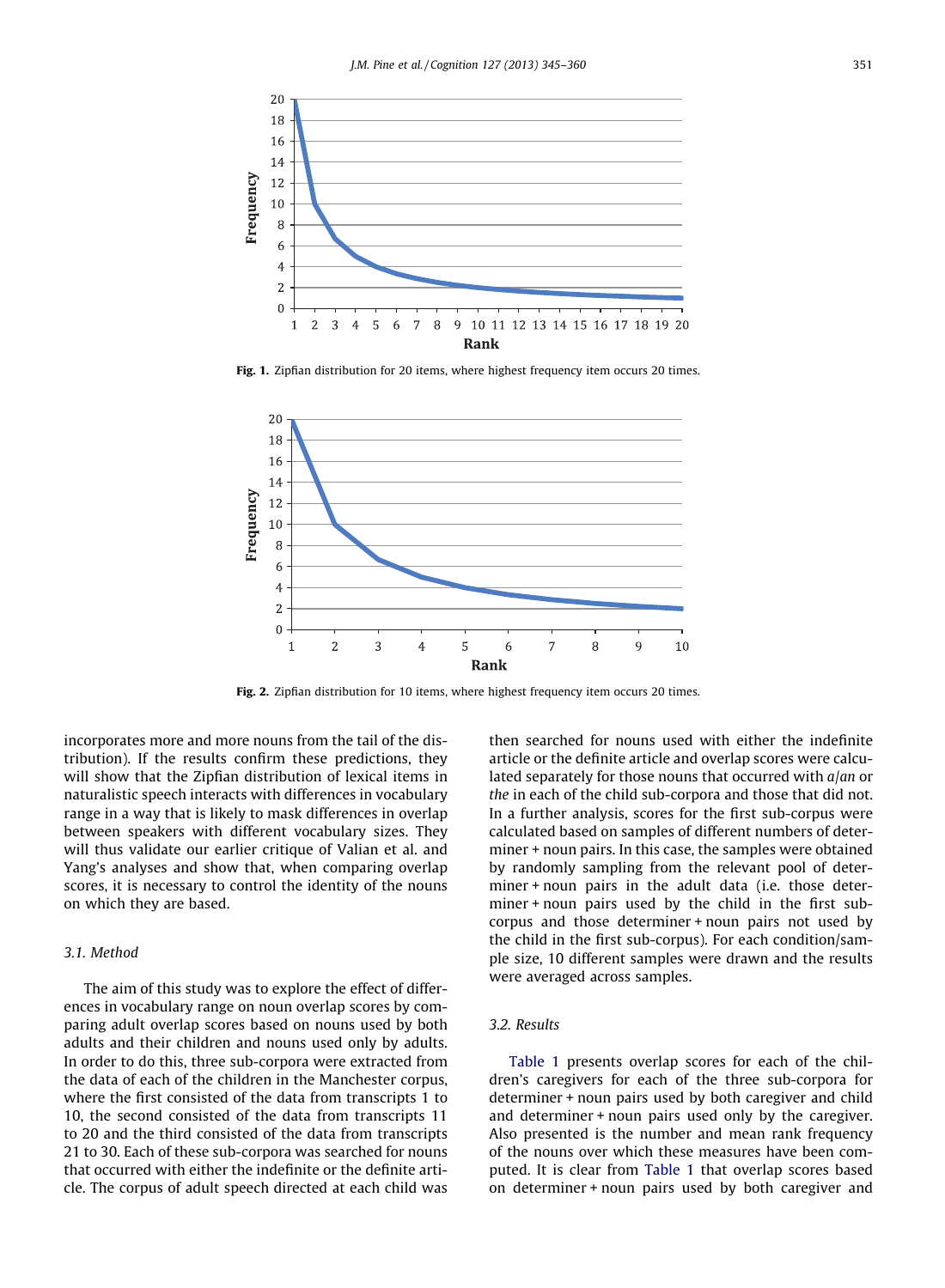|                   | Nouns used by child |         |         | Nouns not used by child |         |         |
|-------------------|---------------------|---------|---------|-------------------------|---------|---------|
|                   | Phase 1             | Phase 2 | Phase 3 | Phase 1                 | Phase 2 | Phase 3 |
| Anne              | 0.73                | 0.67    | 0.65    | 0.44                    | 0.38    | 0.40    |
| Aran              | 0.75                | 0.73    | 0.71    | 0.44                    | 0.41    | 0.41    |
| Becky             | 0.64                | 0.64    | 0.62    | 0.37                    | 0.29    | 0.31    |
| Carl              | 0.75                | 0.65    | 0.66    | 0.34                    | 0.34    | 0.28    |
| Dominic           | 0.79                | 0.74    | 0.64    | 0.36                    | 0.34    | 0.32    |
| Gail              | 0.61                | 0.62    | 0.64    | 0.37                    | 0.34    | 0.32    |
| Joel              | 0.64                | 0.62    | 0.53    | 0.32                    | 0.27    | 0.27    |
| John              | 0.75                | 0.67    | 0.64    | 0.35                    | 0.38    | 0.35    |
| Liz               | 0.70                | 0.63    | 0.58    | 0.33                    | 0.26    | 0.27    |
| Nicole            | 0.70                | 0.70    | 0.63    | 0.35                    | 0.32    | 0.31    |
| Ruth              | 1.00                | 0.81    | 0.69    | 0.44                    | 0.41    | 0.37    |
| Warren            | 0.70                | 0.66    | 0.68    | 0.41                    | 0.37    | 0.33    |
| Mean Noun Overlap | 0.73                | 0.68    | 0.64    | 0.38                    | 0.34    | 0.33    |

Mean Noun Types 80.33 135.00 161.50 420.92 366.25 339.75 Mean Rank Frequency 159.98 192.11 199.44 387.75 408.64 422.66

<span id="page-7-0"></span>Table 1

Caregiver overlap scores for nouns used by the child and nouns not used by the child in three developmental phases.

child are much higher than overlap scores based on determiner + noun pairs used only by the caregiver in all three sub-corpora. It is also clear that overlap scores tend to decrease with development (i.e. as the number and mean rank frequency of nouns occurring with determiners in the children's speech increase).

This pattern of effects was confirmed by submitting the data to a  $2 \times 3$  repeated measures ANOVA, where the first factor was Noun Type (Produced by the child, Not produced by the child) and the second factor was Developmental Stage (1, 2 or 3). This analysis revealed a significant main effect of Noun Type  $(F_{1,11} = 229.81,$  $p < .001$ ,  $\eta_p^2 = .954$ ), where overlap was higher for nouns produced by the child (Mean = .68) than for nouns not produced by the child (Mean = .35), a significant main effect of Developmental Stage  $(F_{2,22} = 9.69, p = .008, \eta_p^2 = .468)$ , where overlap decreased with developmental stage (Mean = .55 for Stage 1, Mean = .51 for Stage 2 and Mean = .48 for Stage 3), and no significant interaction between these factors ( $F_{2,22}$  = 2.43, p = .141,  $\eta_p^2$  = .181).

One interesting thing to note about these results it that the significant decrease in overlap scores with developmental stage occurs despite the fact that there is a dramatic increase in sample size for determiner + noun pairs used by both caregiver and child across the three sub-corpora. The obvious explanation for this pattern of results is that, consistent with Zipf's law, despite the increase in sample size, the average frequency with which particular determiner + noun pairs occur decreases steadily as more nouns are included from the tail of the distribution. Changes in average frequency can also explain the decrease in overlap for nouns that are only used by the caregiver across the three segments. This effect, which is also consistent with Zipf's law, reflects the fact that those determiner + noun pairs that never occur in the child's data tend to be drawn from even further to the right of the adult distribution than those determiner + noun pairs that do occur, but only relatively late in the corpus.

It is clear from the above analysis that the identity of the nouns on which overlap measures are based (or more precisely the location of those nouns in the Zipfian frequency distribution) is a critical factor in determining the size of overlap scores. However, it is also the case that, in practice, overlap scores tend to be based on much smaller sample sizes than those reported in Table 1. It is therefore possible that the scores presented in Table 1 may exaggerate the difference between overlap scores based on nouns used by both the caregiver and child and nouns used by only the caregiver in smaller samples (where all of the nouns are likely to be relatively high frequency items). In order to investigate this possibility, a further analysis was performed on the data from Segment 1, which involved randomly sampling 100, 200 and 500 instances of determiner + noun pairs from those used by both the caregiver and child and those used only by the caregiver for each of the 12 corpora. For each condition/sample size, 10 different samples were drawn and the results were averaged across samples.

The results of this analysis are presented in [Table 2,](#page-8-0) from which it can be seen that overlap scores tend to increase with sample size, as does the difference between overlap scores based on nouns used by both caregiver and child and nouns used only by the caregiver. However, it is also clear that there are substantial differences between the two types of overlap measures at all three sample sizes.

This pattern of results was confirmed by submitting the data to a  $2 \times 3$  repeated measures ANOVA, where the first factor was Noun Type (Produced by the child, Not produced by the child) and the second factor was Sample Size (100, 200 or 500). This analysis revealed a significant main effect of Noun Type  $(F_{1,11} = 15.80, p = .002, \eta_p^2 = .590)$ where overlap was higher for nouns produced by the child (Mean = 0.41) than nouns not produced by the child (Mean = .12), a significant main effect of Sample Size  $(F_{2,22} = 67.12, p < .001, \eta_p^2 = .859)$ , where overlap increased with sample size (Mean = .18 for 100, Mean = .25 for 200 and Mean = .36 for 500), and a significant interaction between Noun Type and Sample Size  $(F_{2,22} = 13.94, p < .001,$  $\eta_p^2$  = .559). Post hoc analysis using pair-wise comparisons confirmed that there was a significant effect of Noun Type at all three levels of Sample Size (all ps < .005).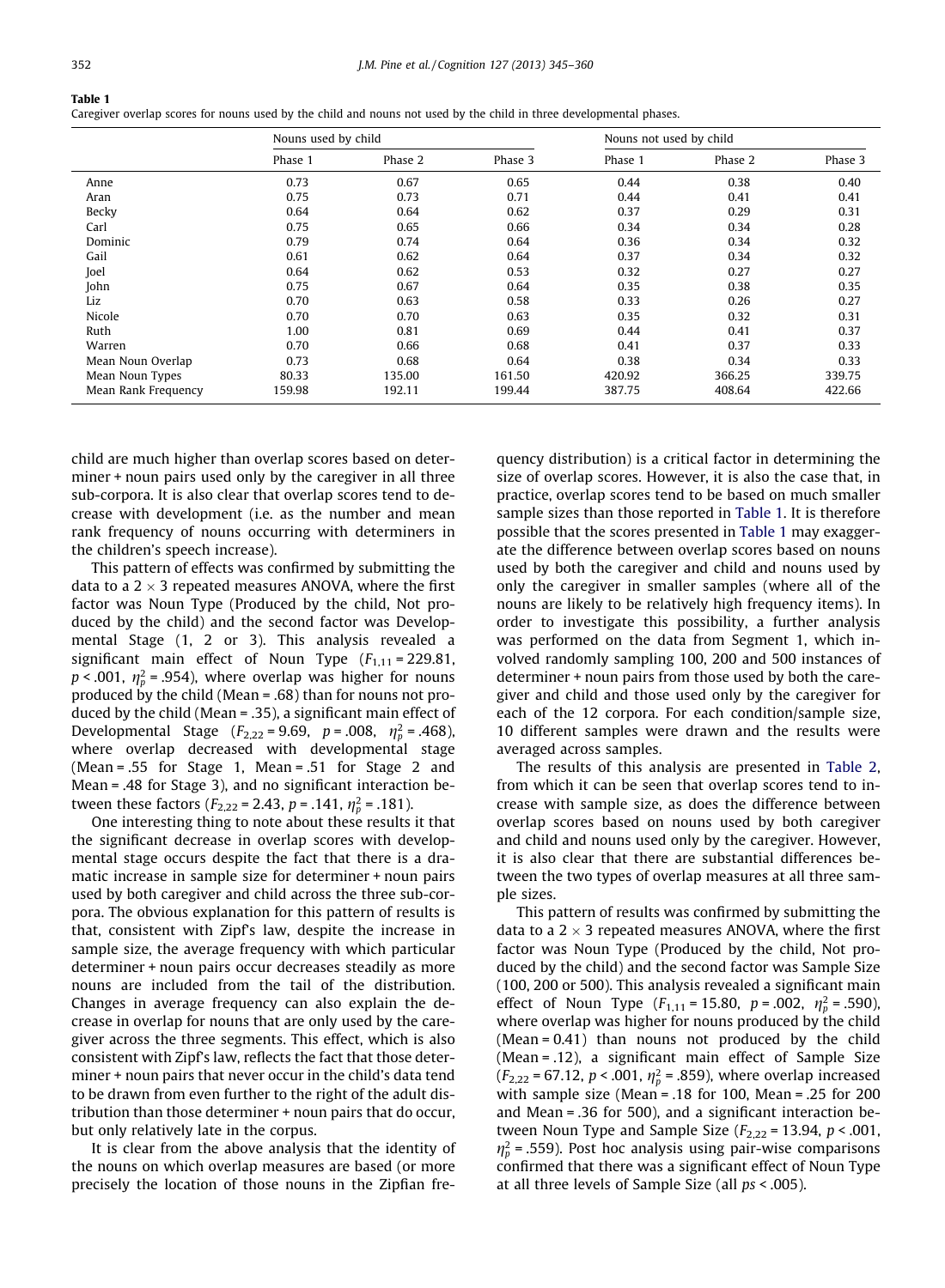|              | Nouns used by child |      |      | Nouns not used by child |      |      |  |
|--------------|---------------------|------|------|-------------------------|------|------|--|
|              | 100                 | 200  | 500  | 100                     | 200  | 500  |  |
| Anne         | 0.19                | 0.29 | 0.47 | 0.07                    | 0.09 | 0.17 |  |
| Aran         | 0.18                | 0.29 | 0.45 | 0.05                    | 0.08 | 0.16 |  |
| Becky        | 0.23                | 0.33 | 0.48 | 0.06                    | 0.10 | 0.18 |  |
| Carl         | 0.19                | 0.25 | 0.42 | 0.09                    | 0.14 | 0.21 |  |
| Dominic      | 0.54                | 0.59 | 0.68 | 0.08                    | 0.13 | 0.21 |  |
| Gail         | 0.20                | 0.32 | 0.41 | 0.06                    | 0.10 | 0.15 |  |
| Joel         | 0.25                | 0.34 | 0.46 | 0.07                    | 0.09 | 0.16 |  |
| John         | 0.19                | 0.28 | 0.45 | 0.06                    | 0.10 | 0.19 |  |
| Liz          | 0.19                | 0.37 | 0.50 | 0.06                    | 0.10 | 0.18 |  |
| Nicole       | 0.30                | 0.40 | 0.54 | 0.05                    | 0.09 | 0.16 |  |
| Ruth         | 0.80                | 1.00 | 1.00 | 0.07                    | 0.11 | 0.23 |  |
| Warren       | 0.23                | 0.31 | 0.50 | 0.06                    | 0.10 | 0.19 |  |
| Mean Overlap | 0.29                | 0.40 | 0.53 | 0.07                    | 0.10 | 0.18 |  |

<span id="page-8-0"></span>Table 2

caregiver overlap scores for nouns used by the child and nouns not used by the child in samples of 100, 200 and 500 tokens.

It is clear from the above analysis that, even in relatively small samples, the identity of the nouns on which overlap measures are based is a critical factor in determining the size of overlap scores. The implication is that the Zipfian distribution of lexical items in naturalistic speech interacts with differences in vocabulary range in such a way that it is likely to mask differences in overlap between young children and their caregivers. It is therefore necessary not only to control the sample size on which overlap measures are based, but also the identity of the nouns on which they are based, before comparing overlap scores in children and their caregivers.

## 4. Study 2: comparing overlap scores in children and their caregivers

The results of Study 1 show that comparing overlap in children and their caregivers without controlling for both sample size and vocabulary range has the potential to mask important differences between children and adults. However, none of the studies in the previous literature have controlled satisfactorily for both of these confounds. Thus, [Pine and Martindale \(1996\)](#page-14-0) do not control adequately for differences in sample size, whereas [Valian](#page-15-0) [et al. \(2009\)](#page-15-0) do not control adequately for differences in sample size or vocabulary range, $4$  and Yang presents low uncontrolled measures of overlap in adults as if they undermined the idea of using overlap measures in analyses of children's speech. The implication is that the question of whether young children use determiners as flexibly as their caregivers, and hence show evidence of having an adult-like determiner category, is still very much an empirical issue.

In Study 2 we investigate this issue by comparing child overlap measures over five different developmental phases with adult overlap measures controlled both for sample size and vocabulary range. The rationale for comparing child and adult measures is that, if young children have an adult-like determiner category from the earliest observable stages, there should be no difference in the flexibility with which young children and their parents use different instances of the determiner category, at least with respect to those nouns that occur with determiners in both the child and the parent's speech. On the other hand, if children's early knowledge of the determiner category is less abstract than that of adults, there should be a significant difference in the flexibility with which young children and their parents use different instances of the determiner category.

The approach adopted in this study involves controlling sample size and vocabulary range by comparing child and caregiver measures based on exactly the same set of nouns and exactly the same number of instances of each of these nouns. Note that this approach has the advantage that it not only eliminates the confounds identified in Study 1, but also controls for a number of other differences between children and their caregivers, including differences in vocabulary size (since each pair of adult and child measures is based on exactly the same set of nouns), and differences in determiner provision and MLU (since each pair of measures is based on exactly the same number of determiner + noun combinations). It therefore allows us to conduct a strong test of the claim that, once one has controlled for differences in children's and adults' lexical knowledge and performance capabilities, there will be no difference in the flexibility with which children and adults use determiners in their early speech.

#### 4.1. Method

The aim of Study 2 was to test the prediction that there would be a significant difference in the flexibility with which young children and their caregivers used different instances of the determiner category by comparing controlled overlap measures for children and their caregivers. This was done by identifying 5 different developmental phases in each child's corpus, calculating overlap scores based on the data for each child for each developmental phase, and then calculating 5 controlled overlap scores for each caregiver, one for each of the child overlap scores. Because there was considerable variation in rate of development across the 12 children, the different developmen-

<sup>4</sup> In fact, [Valian et al. \(2009\)](#page-15-0) do control for sample size and vocabulary range in their later analyses. However, these analyses use a measure that focuses on overlap across a range of different determiners, and so are problematic for other reasons.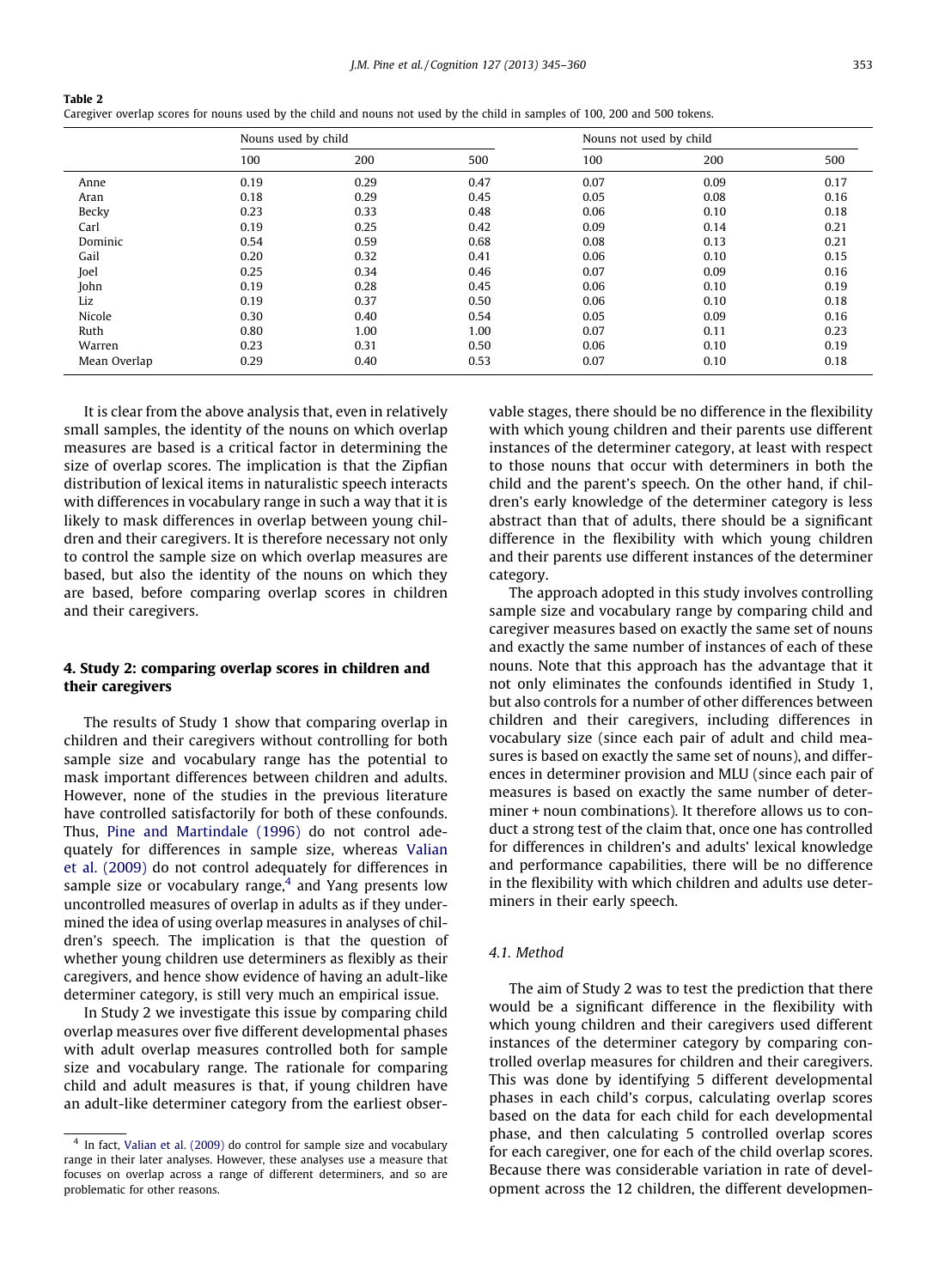Table 3 Mean lengths of utterance (MLUs) for children during Phases 1–5.

|         | Phase 1 | Phase 2 | Phase 3 | Phase 4 | Phase 5 |
|---------|---------|---------|---------|---------|---------|
| Anne    | 1.87    | 2.48    | 2.87    | 2.85    | 2.55    |
| Aran    | 1.68    | 2.15    | 2.29    | 2.50    | 2.65    |
| Becky   | 1.47    | 1.98    | 2.36    | 2.54    | 2.57    |
| Carl    | 2.13    | 2.17    | 2.03    | 2.18    | 2.39    |
| Dominic | 1.80    | 2.38    | 2.97    | 2.64    | 2.79    |
| Gail    | 2.02    | 2.47    | 2.84    | 2.61    | 2.80    |
| Joel    | 1.56    | 2.02    | 2.26    | 2.48    | 2.65    |
| Iohn    | 2.04    | 1.88    | 2.07    | 2.09    | 2.21    |
| Liz     | 1.78    | 2.25    | 2.71    | 2.73    | 2.62    |
| Nicole  | 1.30    | 1.73    | 2.00    | 2.14    | 2.26    |
| Ruth    | 1.68    | 2.06    | 2.20    | 2.70    | 2.90    |
| Warren  | 2.04    | 2.24    | 2.64    | 2.98    | 3.06    |
| Mean    | 1.78    | 2.15    | 2.44    | 2.54    | 2.62    |

tal phases were defined in terms of the number of different nouns with which each child used the definite and/or the indefinite article in their speech. Thus, Phase 1 was defined as the period from the beginning of the corpus to the point at which the child had used 50 nouns with one of the determiners a/an or the; Phase 2 was defined as the period from this point to the point at which the child had used 100 different nouns with a/an or the, and so on. The required numbers of different nouns for Phases 3, 4 and 5 were 150, 200 and 250, respectively. MLUs for the data for each child in each phase are presented in Table 3. It can be seen from Table 3 that Phase 1 roughly corresponds to Brown's Stage I (MLU Range 1.0–2.0); Phase 2 and 3 roughly correspond to Brown's Stage II (MLU Range 2.0– 2.5); and Phases 4 and 5 roughly correspond to Brown's Stage III (MLU Range 2.5–3.00) [\(Brown, 1973\)](#page-14-0).

Controlled overlap scores were calculated as follows. For each noun entering into the child measure, an equivalent number of instances of that noun in combination with a/an or the was drawn randomly with replacement from the total number of instances in the caregiver's data. The sample for each noun was then analysed to determine whether overlap occurred, and a controlled overlap measure was calculated by dividing the number of nouns for which overlap was observed by the total number of nouns considered. Like the child measures, the controlled overlap measures were thus measures of the proportion of nouns that occurred with both  $a$  and the in the controlled samples. In order to take account of random variation, the sam-

Table 4 Mean child and controlled caregiver overlap scores for Phases 1–5.

|                         | Tokens per noun<br>type (range) | Child overlap<br>(range) | Caregiver overlap<br>(range) |
|-------------------------|---------------------------------|--------------------------|------------------------------|
| Phase<br>1              | $4.46(2.96-6.96)$               | $.34(.13-.53)$           | $.49(.25-.63)$               |
| Phase<br>$\mathcal{L}$  | $4.12(2.70-8.14)$               | $.34(.13-.70)$           | $.48(.34-.65)$               |
| Phase<br>3              | $3.84(2.42-6.77)$               | $.31(.06-.53)$           | $.45(.31-.60)$               |
| Phase<br>$\overline{4}$ | $3.59(2.68 - 5.03)$             | $.30(.14-.57)$           | $.46(.35-.57)$               |
| Phase<br>5              | $3.60(2.14-5.74)$               | $.28(.06-.47)$           | $.46(.30-.62)$               |

pling procedure was repeated 100 times, resulting in 100 sets of controlled overlap scores for each developmental phase. All of the analyses that follow are based on averages of these scores.

## 4.2. Results

Table 4 presents mean child and caregiver overlap scores for each of the 5 developmental phases. Also presented is the average number of tokens per noun type that contribute to these measures. Note that for each developmental phase both the identity and the number of instances of each noun are the same for both child and caregiver. However, the identity and number of instances of each noun are not controlled across the different developmental phases, with the result that it is not possible to conduct a meaningful developmental analysis of the data.

It is clear from Table 4 that there is considerable variation in both child and caregiver overlap scores for all 5 developmental phases. For example, the child overlap scores range between .13 and .53 for Phase 1 and between .06 and .47 for Phase 5, and the caregiver overlap scores range between .25 and .63 for Phase 1 and between .30 and .62 for Phase 5. However, it is important to realise that this variation is at least partly due to variation in sample size and vocabulary range, which is controlled within each dyad, but is not controlled across the children or their caregivers.

The relation between variation in overlap scores and sampling considerations was investigated by correlating both the child and caregiver measures with the average number of tokens per noun type that contributed to the scores for each caregiver–child pair. This analysis revealed significant correlations for the child measures for Phases 1–4 (all  $rs > .62$ , all  $dfs = 10$ , all  $ps < .05$ ), and a marginally significant correlation for Phase  $5 (r = .50, df = 10,$  $p = .098$ ), and significant correlations for the caregiver measures for Phases 2, 3 and 4 (all  $rs > .82$ , all  $dfs = 10$  all ps < .002), and marginally significant correlations for Phases 1 and 5 (both  $rs > .49$ , both  $dfs = 10$ , both  $ns < .10$ ).

It is clear from these results that the level of overlap in both children's and adults' speech is strongly influenced by the number of instances of each particular noun type in the data. This finding is consistent with [Valian et al.'s \(2009\)](#page-15-0) and [Yang's \(2010\)](#page-15-0) critiques of [Pine and Martindale](#page-14-0) [\(1996\)](#page-14-0), and confirms the need to control the number of times that each noun occurs with  $a/an$  or the before comparing overlap scores. However, the fact that the level of overlap in children's and adults' speech is highly sensitive to sampling considerations does not rule out the possibility that children's determiner use is also significantly less flexible than that of their caregivers. Moreover, it is clear from Table 4. that there are substantial differences in the level of overlap shown by children and their caregivers, with children scoring between 14 and 18 points lower than their caregivers during all 5 developmental phases. These differences were analysed using paired sample t-tests, which revealed significant effects at all 5 developmental phases (all  $ts > 3.95$ , all  $dfs = 11$ , all  $ps < .003$ ). The implication is that children's use of the determiners  $a/an$  and the is significantly less flexible than that of their caregivers, and that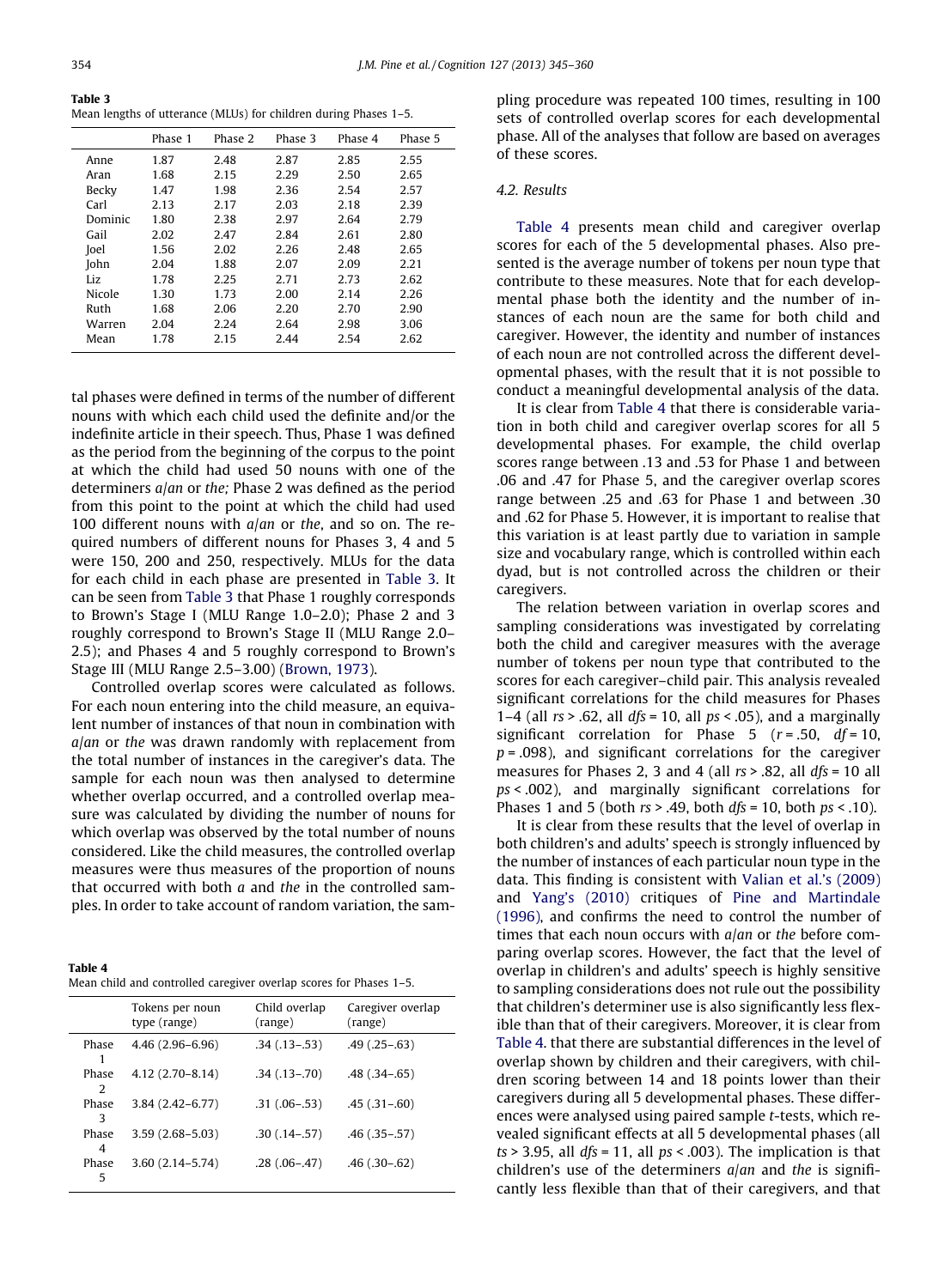this difference in flexibility persists until relatively late in development (i.e. until most of the children have entered Brown's Stage III).

When taken as a whole, these results show that, although the level of overlap in both adults' and children's speech is strongly determined by sampling considerations, there are nevertheless significant differences in the flexibility with which young children and their caregivers use the determiners a/an and the. These differences are apparent early in development. However, they also seem to persist until at least Brown's Stage III. They therefore count against the view that children have an adult-like determiner category from the beginning, and are consistent with the view that children's knowledge of the determiner category only gradually approximates that of adults.

## 5. Study 3: comparing overlap scores in children at two points in development

The results of Study 2 show that, contrary to the claims of [Valian et al. \(2009\)](#page-15-0) and [Yang \(2010\),](#page-15-0) there are differences in the flexibility with which children and their caregivers use the determiners  $a/an$  and the in their speech. They also suggest that these differences are not restricted to the earliest observable stages. However, since the child and caregiver measures reported in this Study were not controlled across developmental phase, it is not possible to compare them directly in order to look for developmental changes in the flexibility of children's determiner use. The aim of Study 3 was to overcome this problem by explicitly comparing overlap measures controlled for sample size and vocabulary range in two different developmental phases.

The rationale for comparing child measures over different periods of development is that, if young children have an adult-like determiner category from the earliest observable stages, there should be no change in the flexibility with which they use different instances of the determiner category, at least with respect to those nouns that are used with determiners during both developmental phases. On the other hand, if children's early knowledge of the determiner category is less abstract than that of adults, there should be a significant increase in the flexibility with which children use different instances of the determiner category over the course of development.

## 5.1. Method

The aim of Study 3 was to test the prediction that there would be a significant increase in the flexibility with which children used different instances of the determiner category by comparing controlled overlap measures based on two different developmental phases. Phase 1 was defined in the same way as in Study 2 (i.e. as the period from the beginning of the study to the point at which the child had used 50 different nouns with either a/an or the). However, in order to maximise the power of the analysis, Phase 2 was defined as the period from this point to the last taping session in each child's corpus. Overlap measures for Phase 1 and Phase 2 were obtained by identifying those

nouns that occurred at least twice with either  $a/an$  or the in both segments of the child's and the caregiver's data, and randomly sampling determiner + noun tokens from the segments with the larger number of determiner + noun tokens for each of these nouns in exactly the same was as in Study 2. This allowed us to conduct a very tightly controlled test of the hypothesis that there would be a significant increase in the flexibility of children's use of a/an and the by computing overlap scores for both the child and the caregiver during Phase 1 and Phase 2 based on exactly the same set of nouns and exactly the same number of instances of each of these nouns. Again the scores presented are averaged across 100 runs of the sampling procedure.

## 5.2. Results

[Table 5](#page-11-0) presents controlled overlap scores for each child and his or her caregiver during Phases 1 and 2. It is clear from [Table 5](#page-11-0), that, although there is no difference in overlap for the caregivers between Phases 1 and 2 (Mean = .51 in both cases), there is a substantial increase in overlap for the children (Mean = .37 versus Mean = .50), who show substantially lower levels of overlap than their adult controls during Phase 1, but very similar levels of overlap during Phase 2.

This pattern of results was confirmed by submitting the data to a  $2 \times 2$  repeated measures ANOVA, where the first factor was Participant (Child, Caregiver) and the second factor was Developmental Phase (Phase 1, Phase 2). This analysis revealed a significant main effect of Participant  $(F_{1,11} = 13.75, p = .003, \eta_p^2 = .556)$ , a significant main effect of Developmental Phase  $(F_{1,11} = 8.67, p = .013, \eta_p^2 = .441)$ , and a significant interaction between Participant and Developmental Phase ( $F_{1,11}$  = 4.97, p = .048,  $\eta_p^2$  = .311). Post hoc analysis using pairwise comparisons confirmed that the children showed significantly less overlap than their caregivers during Phase 1 ( $p = .007$ ), and a significant increase in overlap between Phases 1 and 2 ( $p = .019$ ). There was no significant difference in overlap scores for the caregivers during Phases 1 and 2 ( $p = .834$ ), or for the children and their caregivers during Phase 2 ( $p = .926$ ).

The results of this analysis not only confirm that there are significant differences in the flexibility with which young children and their caregivers use the determiners  $a/an$  and the, but also show that children's use of these determiners becomes significantly more flexible over the course of development. They therefore provide strong evidence against the view that children have an adult-like determiner category from the earliest observable stages. On the other hand, they also appear to suggest that there is no difference in the flexibility of the children's and their caregivers' use of a/an and the during Phase 2 (which might seem to contradict the findings of Study 2). It is important to realise, however, that, in addition to focusing on a much longer Phase of development, the Phase 2 child/caregiver comparison conducted in this study is rather different from the child/caregiver comparisons conducted in Study 2. This is because the Study 2 comparisons are based on all of the nouns used by the child during the relevant developmental phase, whereas the present comparison is based only on nouns used by the child during both Phase 1 and Phase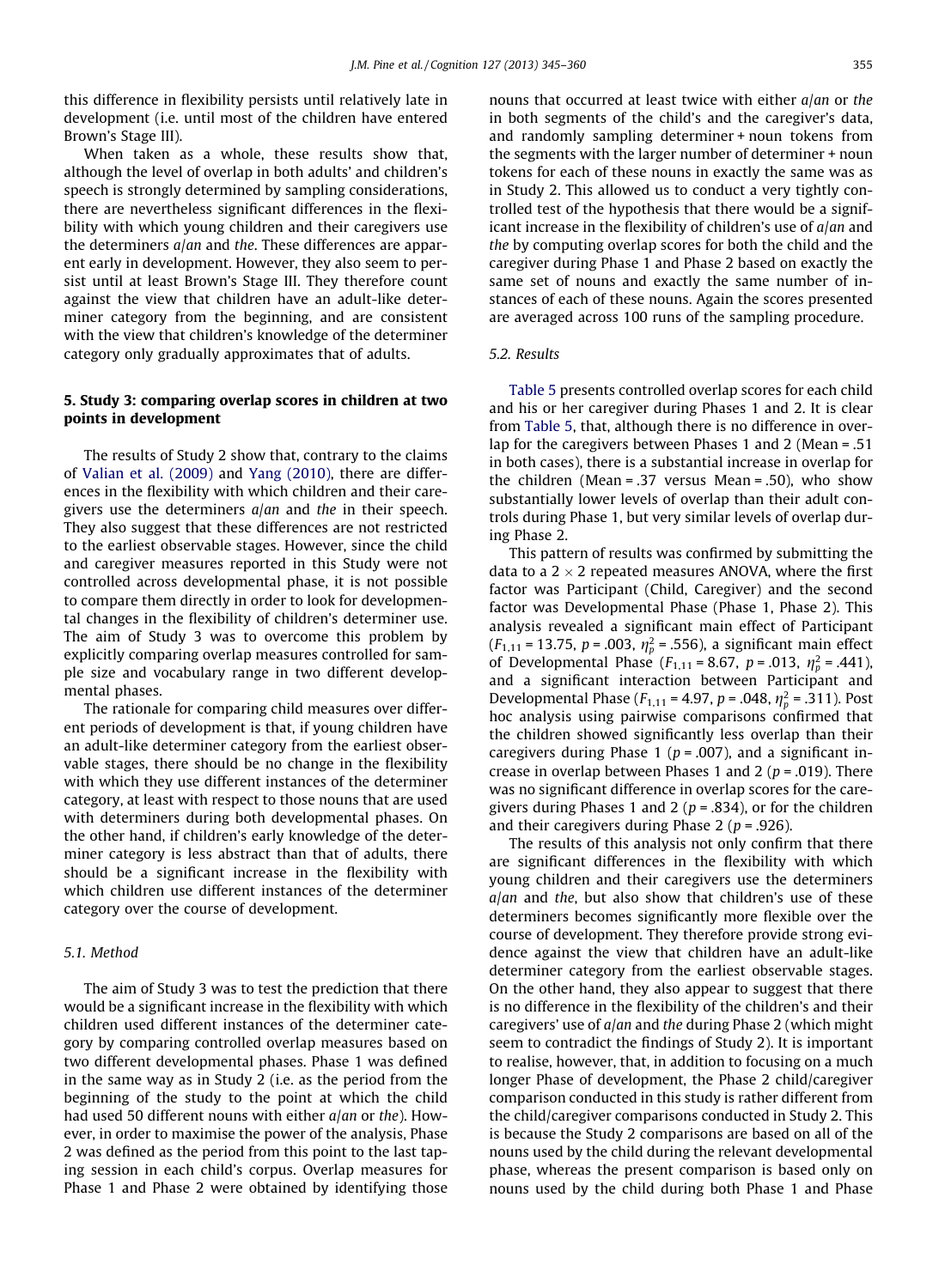<span id="page-11-0"></span>Table 5

| IMMIL V | Controlled child and caregiver overlap scores for Phases 1 and 2 for nouns that occurred with a/an or the during both developmental phases. |                                 |                                 |                                     |                                     |  |  |
|---------|---------------------------------------------------------------------------------------------------------------------------------------------|---------------------------------|---------------------------------|-------------------------------------|-------------------------------------|--|--|
|         | Tokens per noun<br>type                                                                                                                     | Child overlap during<br>Phase 1 | Child overlap during<br>Phase 2 | Caregiver overlap during<br>Phase 1 | Caregiver overlap during<br>Phase 2 |  |  |
| Anne    | 2.95                                                                                                                                        | 0.28                            | 0.31                            | 0.25                                | 0.29                                |  |  |
| Aran    | 8.07                                                                                                                                        | 0.59                            | 0.69                            | 0.65                                | 0.62                                |  |  |
| Becky   | 3.50                                                                                                                                        | 0.33                            | 0.46                            | 0.55                                | 0.52                                |  |  |
| Carl    | 5.04                                                                                                                                        | 0.57                            | 0.64                            | 0.68                                | 0.66                                |  |  |
| Dominic | 4.09                                                                                                                                        | 0.52                            | 0.57                            | 0.59                                | 0.67                                |  |  |
|         |                                                                                                                                             |                                 |                                 |                                     |                                     |  |  |

Gail 2.54 0.15 0.56 0.45 0.52 Joel 2.50 0.27 0.29 0.34 0.43 John 3.67 0.47 0.68 0.68 0.57 Liz 2.89 0.16 0.32 0.44 0.37 Nicole 3.67 0.12 0.51 0.48 0.40 Ruth 4.29 0.53 0.41 0.50 0.50 0.52 Warren 6.50 0.39 0.61 0.50 0.56 Mean 4.14 0.37 0.50 0.51 0.51

2. The present results therefore suggest that, by Phase 2, there is no difference in the flexibility with which children and adults use  $a/an$  and the with the nouns with which they used  $a/an$  and the during Phase 1. However, they do not rule out the possibility that children are using  $a/an$ and the less flexibly than adults with those nouns that did not appear with determiners in the Phase 1 data. Indeed, when combined with the results of Study 2, they suggest that this is precisely what is happening. The obvious explanation of this pattern of results is therefore that the flexibility of children's use of a/an and the only gradually approximates the adult level, with children achieving adult-like performance earlier for nouns used with determiners from the beginning (which tend to be more frequent) than for nouns that are not combined with determiners until later in development.

## 6. Discussion

The aim of the present paper was to differentiate and test the predictions of generativist and constructivist models of children's early multi-word speech, by focusing on one particular syntactic category, the determiner, and analysing the extent to which children used different instances of this category interchangeably in their speech. This analysis involved comparing controlled measures of noun overlap both between children and their caregivers and between the same children at different points in development.

In a first study, we investigated the implications of Zipf's law for the use of overlap measures by comparing overlap scores based on nouns used by both the child and the caregiver with overlap scores based on nouns used only by the adult. The results of this study showed that, although overlap measures were sensitive to sample size, they were also highly sensitive to the identity of the lexical items over which they were computed, even when sample size was controlled. Thus, caregivers were much more likely to show overlap on those nouns that occurred with determiners in their children's speech than they were to show overlap on those nouns that did not, even in small samples. This finding is not particularly surprising since, as both Valian et al. and Yang point out, overlap scores

are sensitive to the number of times that a particular noun occurs with a determiner in the relevant speech sample, and nouns that only occur in the adult's speech are much more likely to be from the tail of the Zipfian frequency distribution than nouns that occur in both the child's and the adult's speech. However, it does suggest that it is necessary to control for vocabulary range as well sample size when comparing child and adult overlap measures, since uncontrolled overlap scores in adults (such as those reported by Valian et al. and Yang) are likely to underestimate the level of overlap shown by adults with respect to the (high frequency) nouns that occur in children's early speech, and hence hide important differences in the flexibility with which adults and children use determiners with these particular nouns.

In a second study, we investigated whether there were significant differences in the overlap shown by children and their caregivers, once sample size and vocabulary range had been controlled. The results of this study revealed large and significant differences between children and their caregivers for all of 5 different developmental phases. These results are important for two reasons. First, they show that the level of overlap shown by adults in samples carefully matched with those of their children is actually rather high (averaging between .45 and .49 across the different developmental phases). They thus undermine the claim that low overlap scores in young children's speech are a Zipfian artefact, and underline the need to control for sample size and vocabulary range when comparing the level of overlap in adults' and children's speech. Second, they show that, once the appropriate controls have been made, there are differences in the flexibility with which children and their caregivers use the determiners a/an and the in their speech, which persist until at least Brown's Stage III. They therefore count against the view that children have an adult-like determiner category from the beginning, and are consistent with the view that children's knowledge of the privileges of occurrence of particular determiners is initially more lexically restricted than that of adults in the sense that it is embedded in particular constructions that take particular sets of nouns as arguments.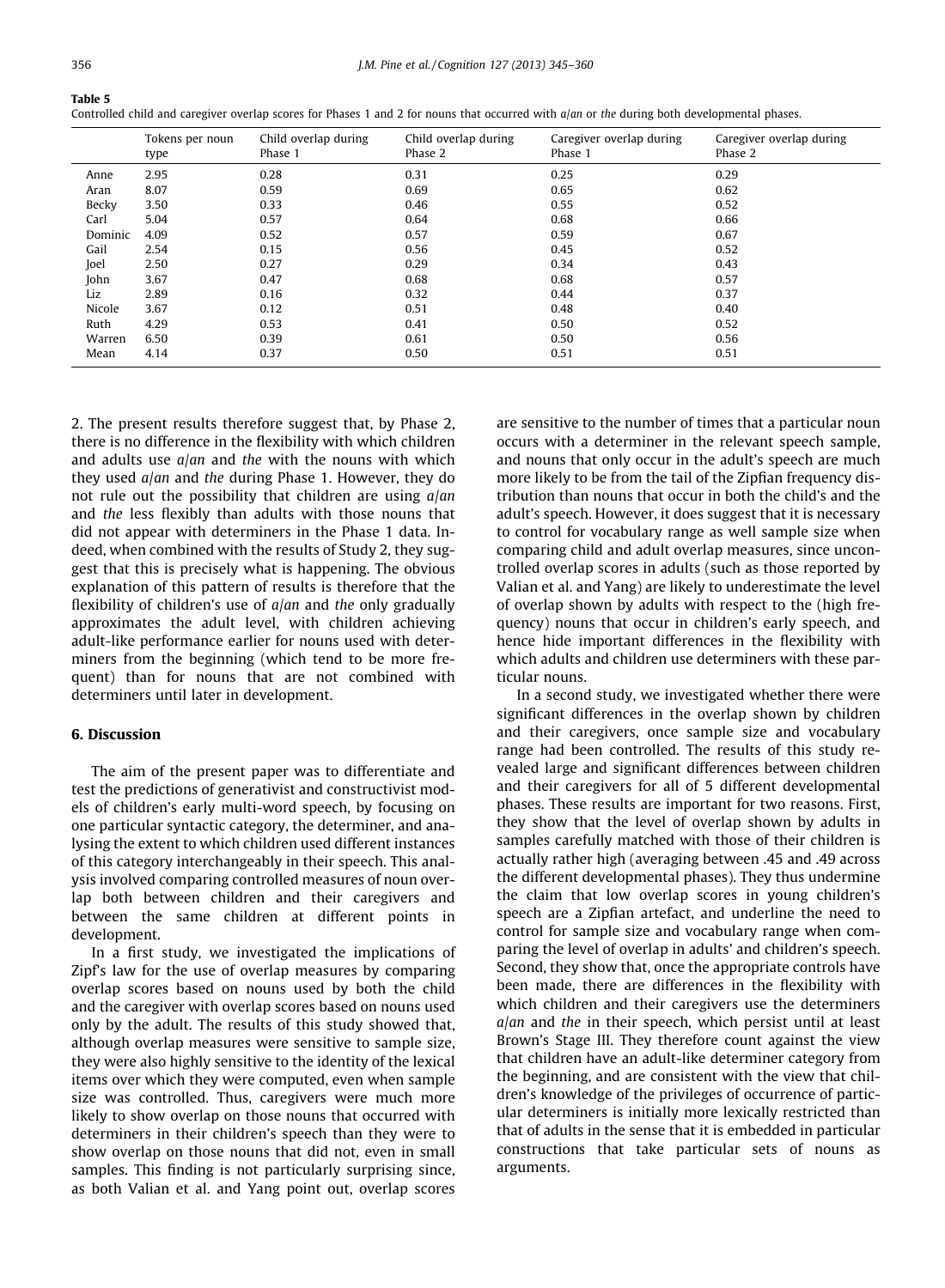In a third study, we investigated the issue of developmental change directly by asking whether there was a significant increase in the level of overlap shown by young children with respect to a fixed set of nouns across two different developmental phases. Note that this analysis provides a particularly strong test of the claim that children's knowledge is changing over the course of development, since in addition to comparing each child's behaviour with that of an adult control, it compares each child's behaviour with control behaviour from the same child with respect to the same nouns during a later phase of development. The results of this study revealed a significant increase in the level of overlap shown by the child between Phases 1 and 2, together with a significant advantage for the adult over the child during Phase 1, but not during Phase 2. These results confirm that there are significant differences in the flexibility with which young children and their caregivers use the determiners  $a$ /*an* and the early in development. More importantly, they provide strong evidence that children's use of these determiners becomes significantly more flexible over the course of development, and hence only gradually approximates that of adults.

These results have a number of implications for the field as a whole. First of all, they underline the need to control for sampling effects when investigating the scope of children's early grammatical categories. Thus, as [Yang \(2010\)](#page-15-0) points out, many constructivist analyses of children's early multi-word speech (e.g. [Tomasello, 1992](#page-15-0); [Pizzuto & Caselli,](#page-14-0) [1992;](#page-14-0) [Pine & Lieven, 1997; Pine et al., 1998\)](#page-14-0) have taken the lexically specific patterning of children's early production data as evidence that children's early categories are more limited in scope than those of adults. In fact, however, the lexical specificity of children's early multi-word speech is difficult to interpret in isolation, since the frequency distribution of words in naturalistic speech is such that even adult speech tends to look somewhat lexically specific, particularly in small samples. Thus, one of the consequences of Zipf's law is that many of the words that occur in both adult and child speech occur with very low frequency. This fact, together with the fact that most words are more likely to occur in some of the contexts in which they are grammatical than in others, inevitably reduces the chances of particular words occurring in more than one syntactic context, and hence tends to give both child and adult speech samples a lexically specific look. The implication is that the lexical specificity of children's speech can only be properly interpreted with reference to some index of how lexically specific one would expect the child's speech to be if she had adult-like knowledge.

One way of deriving such an index is to use a mathematical model such as that described in [Yang \(2010\)](#page-15-0). However, one of the disadvantages of this kind of approach is that it requires the modeller to have a very good understanding of the distributional properties of the corpora under investigation. For example, Yang's model is heavily reliant on the assumption that the nouns in the corpora being analysed conform to a Zipfian distribution. However, while this assumption may be true of very large datasets, there is no guarantee that it will be true of the kind of child language corpora used in Yang's analyses. Moreover, careful consideration of these corpora suggests that it actually reflects a rather idealised view of the data. For example, [Fig. 3](#page-13-0). shows the frequency statistics of the 10 most frequent nouns that occur with a/an or the in the 6 child corpora that Yang analyses together with their expected frequencies assuming a Zipfian distribution.<sup>[5](#page-13-0)</sup>

It can be seen from [Fig. 3](#page-13-0) that, although noun frequency does decrease substantially between the 1st most frequent and the 10th most frequent item, it does not decrease as dramatically as one would expect given Yang's Zipfian assumptions, with all of the observed distributions being significantly flatter than predicted (all  $X^2$ s > 39.00, all  $dfs = 9$ , all  $ps < .00001$ ). The implication is that the expected overlap measures reported by Yang for these corpora may underestimate the level that would be expected given the actual distribution of nouns in the data, raising doubts about the validity of his conclusions.

An alternative way of deriving an index of expected overlap is to impose the same sampling restrictions that obtain for the target child on a sample of maternal speech, or speech from the same child at a later point in development. This approach, which is the one used in the present paper, is not without its limitations. For example, because it involves controlling for sampling considerations within dyads rather than across the entire sample, it generates measures that are not directly comparable across children. However, because it controls for sampling considerations directly, it has the advantage that it allows one to conduct targeted analyses of data from relatively early in development without making potentially unwarranted assumptions about the distributional properties of the corpora being analysed. The results of the present study suggest that this kind of approach may be a powerful way of testing the predictions of generativist and constructivist models of early multi-word speech, particularly on the kind of child language corpora that are currently available.

A second implication of the present study is that the way in which the kind of sampling effects identified by [Valian et al. \(2009\)](#page-15-0) and [Yang \(2010\)](#page-15-0) interact with the distributional properties of naturalistic speech at different points in development is actually rather more complex than one might assume. Thus, although it might be tempting to assume that child and adult measures are directly comparable, at least once one has controlled for sample size, it is clear from our results that measures of lexical specificity are sensitive not only to differences in sample size, but also to differences in the identity of the lexical items over which they are computed. One obvious explanation for this phenomenon is that a key factor in determining whether a high proportion of vocabulary items occur in more than one context is the proportion of vocabulary items that occur with reasonably high frequency in the sample (or the average frequency of all the relevant vocabulary items). This variable is obviously related to sample size. However, it is also related to the average rank of the relevant vocabulary items in the Zipfian frequency distribution, which tends to increase with vocabulary size and hence to increase the level of lexical specificity in more mature speakers. The implication is that lexical specificity scores can only be meaningfully compared if they have been matched both for sample size and vocabulary range.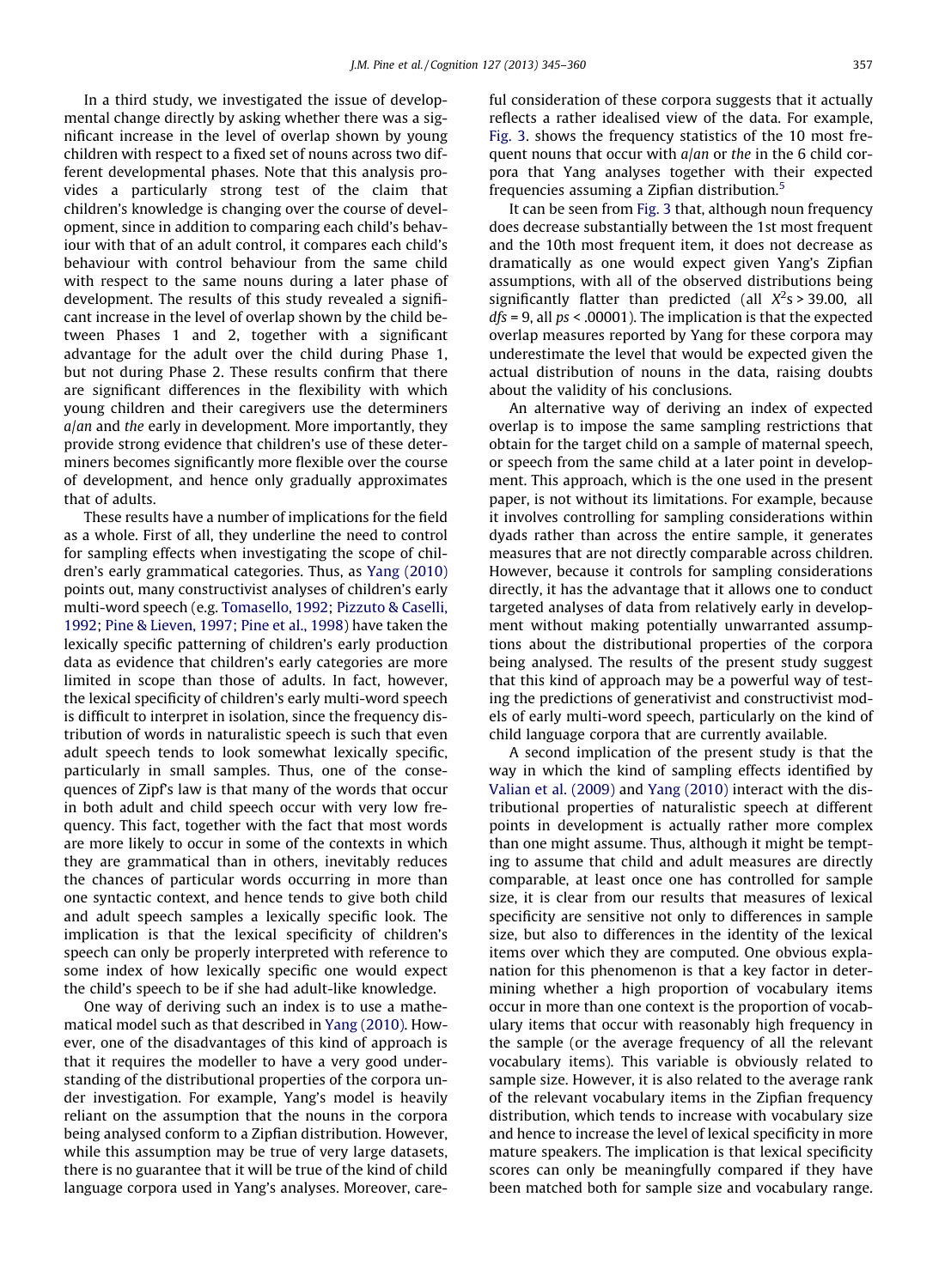<span id="page-13-0"></span>

Fig. 3. Observed frequency of the 10 most frequent nouns with a/an or the in 6 child corpora and their expected frequency assuming a Zipfian distribution.

One way of doing this is to derive control measures by sampling an equivalent number of instances of each item from a control sample, as in the present study. An obvious advantage of this approach is that it controls directly not only for differences in sample size and vocabulary range, but also for differences in the likelihood that particular words will occur in different contexts in the adult language. For example, it controls for the fact that some nouns are likely to occur with both  $a/an$  and the even in relatively small samples, since they tend to occur with  $a/an$  and the with approximately equal frequency in the adult language, whereas others are unlikely to occur with both  $a/an$  and the even in large samples, since they tend to occur much more often with one determiner than they do with the other. The present approach controls directly for these

kinds of item effects because it samples instances of particular items from data with a realistic frequency distribution (i.e. data which incorporates the same item effects).

Finally, our results suggest that, although many previous analyses may not have controlled adequately for sampling effects, it would be a mistake to dismiss the apparent lexical specificity of children's early speech as a sampling artefact (see [Aguado-Orea, 2004](#page-14-0) and [Krajewski, Lieven, &](#page-14-0) [Theakston, 2012](#page-14-0) for similar conclusions with respect to the lexical specificity of children's early knowledge of morphology). This is because, although sampling considerations inevitably make both children's and adults' speech look more lexically-specific than it actually is, they also interact with differences in vocabulary range to obscure differences between children and adults, and between children at different points in development. Thus, while the speech of both children and adults has a lexically specific look about it, children's use of the high frequency items that dominate their early speech is less productive than that of adults and becomes more productive over time.

<sup>5</sup> These expected frequencies were obtained by summing the observed scores for Nouns 1 through 10 for each child, and dividing the total for each child by 2.93 (which is  $1 + 1/2 + \cdots + 1/9 + 1/10$ ) to arrive at the expected score for Noun 1. This score was then used to obtain the expected scores for Nouns 2 through 10, assuming a Zipfian distribution based on the same overall N.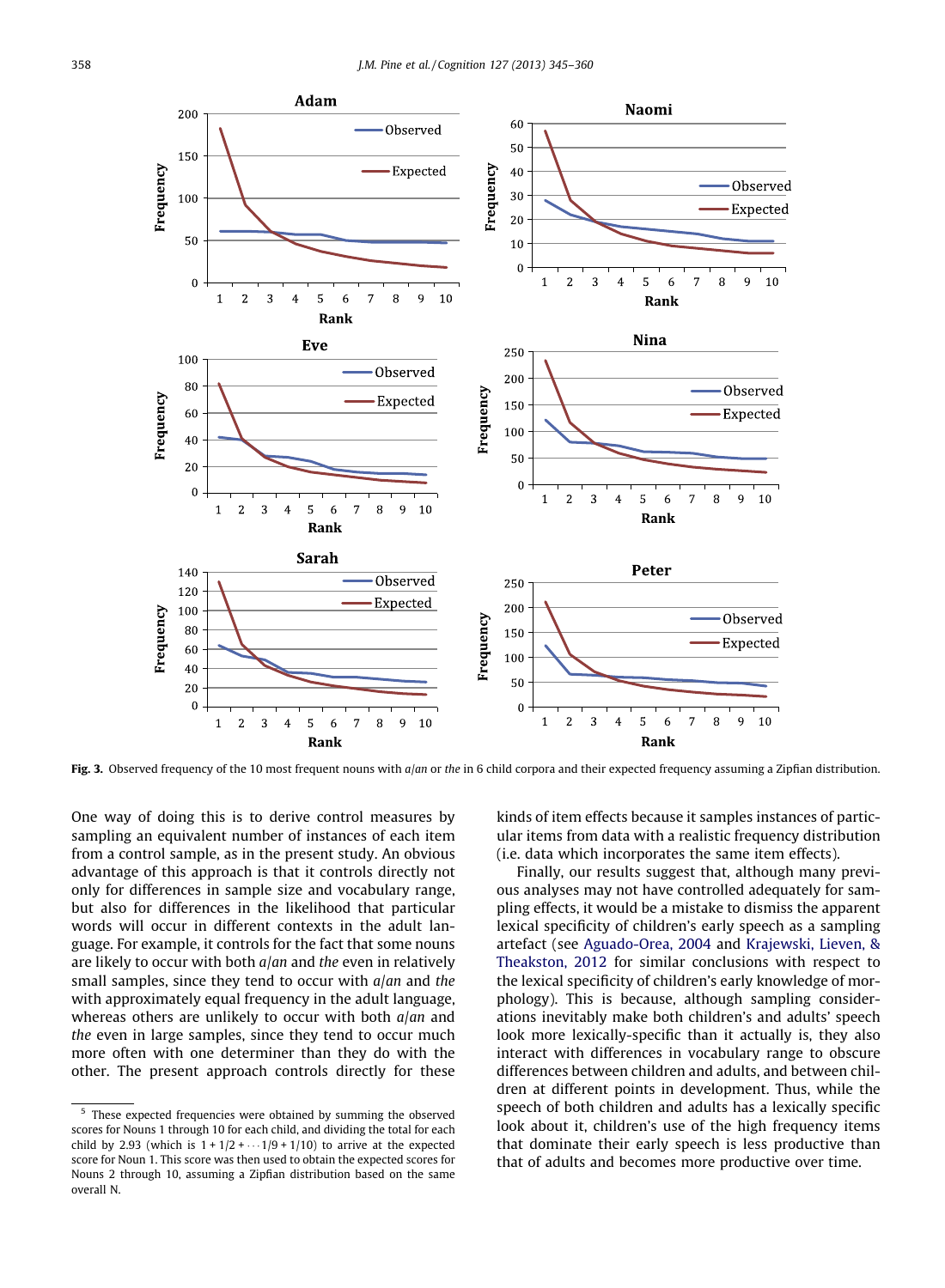<span id="page-14-0"></span>The most straightforward interpretation of this pattern of results is that it reflects a gradual increase in the abstractness of children's syntactic representations. According to this view, the kind of effects found in the present study map more or less directly onto differences in the abstractness of children's and adults' categories and the abstractness of children's categories at different points in development. These differences reflect the fact that children's knowledge of the determiner category is initially embedded in lexically-specific frames, and becomes progressively more abstract as children generalise across these frames, and hence learn to use particular determiners in a wider range of contexts (see Taelman, Durieux, and Gillis (2009) for a similar account of the pattern of determiner development in Dutch).

There are, however, at least two possible alternatives to this interpretation of the data. The first of these is that, rather than reflecting a gradual increase in the abstractness of the children's syntactic representations, the pattern of results actually reflect some difference between child and adult speech that is not controlled in the present analysis. According to this view, the kind of effects found in the present study confound potential differences in the abstractness of children's and adults' categories, with potential differences in the way that instances of these categories are used in naturalistic corpora. For example, it is possible that differences in child and adult overlap scores reflect differences in the range of contexts in which children and adults use the nouns that they produce, and hence in the probability that they will use these nouns with both the definite and indefinite article. Since it is impossible to control for all of the potential differences between adults and children, this kind of explanation cannot be ruled out. However, while it does provide a reasonably plausible explanation of the difference between child and adult overlap measures, it is somewhat less plausible as an explanation of the difference between child scores at different points in development (at least within the rather narrow developmental period examined in this study).

A second alternative possibility is that the lexical specificity of children's early determiner use is not a reflection of the scope of the child's determiner category per se, but of inferences drawn by the child about how instances of that category should be used given the patterning of the input data. According to this view, although children have adult-like syntactic categories from the beginning, they need to establish which particular processes are productive in the language being learned, on the basis of the patterns that they encounter in their input. Lexically specific effects therefore arise when an adult-like generalisation is not licensed sufficiently strongly by the input data, and disappear as the child encounters instances of the category in a wider range of contexts (see Conwell, O'Donnell, and Snedeker (2011) for such an account of differences in the range of arguments with which young children use the prepositional and the double object dative).

Since this kind of account makes very similar predictions about the nature of children's spontaneous utterances to an account that takes lexical specificity at face value, distinguishing empirically between these two alternatives is likely to require the use of different methods from those presented here. We therefore leave it as a question for future research. What is clear from the results of the present study, however, is that young children's use of the determiners a/an and the is less flexible than that of adults, and becomes more flexible over the course of development. These findings are certainly open to more than one interpretation. However, they provide strong evidence against the claim that the lexical specificity of children's early language is a Zipfian artefact, and are at least consistent with the view that children's knowledge of the determiner category is less abstract than that of adults, and becomes progressively more abstract over the course of development.

#### References

- Aguado-Orea, J.J. (2004). The acquisition of morpho-syntax in Spanish: Implications for current theories of development. Unpublished doctoral thesis. University of Nottingham.
- Bloom, P. (1990). Subjectless sentences in child language. Linguistic Inquiry, 21, 491–504.
- Bowerman, M. (1973). Structural relationships in children's utterances: Syntactic or semantic? In T. E. Moore (Ed.), Cognitive development and the acquisition of language (pp. 197–213). New York: Academic Press.
- Braine, M. D. S. (1976). Children's first word combinations. Monographs of the Society for Research in Child Development, 41(1).
- Braine, M. D. S. (1988). Review of 'Language learnability and language development' by S. Pinker. Journal of Child Language, 15, 189–219.
- Braine, M. D. S. (1992). How much innate structure is needed to bootstrap into syntax. Cognition, 45, 77–100.
- Brown, R. (1973). A first language: The early stages. Cambridge, MA: Harvard University Press.
- Conwell, E., O'Donnell, T. J., & Snedeker, J. (2011). Frozen chunks and generalized representations: The case of the English dative alternation. In N. Danis, K. Mesh, & H. Sung (Eds.), Proceedings of the 35th Boston University conference on language development (pp. 132–144). Somerville, MA: Cascadilla Press.
- Ihns, M., & Leonard, L. B. (1988). Syntactic categories in early child language: Some additional data. Journal of Child Language, 15, 673–678.
- Krajewski, G., Lieven, E. V. M., & Theakston, A. L. (2012). Productivity of a Polish child's inflectional morphology. Morphology, 22, 9–34.
- Kucera, H., & Francis, W. N. (1967). Computational analysis of present-day American English. Providence: Brown University Press.
- MacWhinney, B. (2000). The CHILDES project: Tools for analysing talk (3rd ed.). Mahwah, NJ: Erlbaum.
- Maratsos, M. (1990). Are actions to verbs as objects are to nouns? On the differential semantic bases of form, class, category. Linguistics, 28, 1351–1379.
- Maratsos, M., & Chalkley, M. (1980). The internal language of children's syntax: The ontogenesis and representation of syntactic categories. In K. E. Nelson (Ed.). Children's language (Vol. 2, pp. 127–214). New York: Gardner Press.
- Pine, J. M., & Lieven, E. V. M. (1997). Slot and frame patterns and the development of the determiner category. Applied Psycholinguistics, 18, 123–138.
- Pine, J. M., Lieven, E. V. M., & Rowland, C. F. (1998). Comparing different models of the development of the English verb category. Linguistics, 36, 807–830.
- Pine, J. M., & Martindale, H. (1996). Syntactic categories in the speech of young children: The case of the determiner. Journal of Child Language, 23, 369–395.
- Pinker, S. (1984). Language learnability and language development. Cambridge, MA: Harvard University Press.
- Pizzuto, E., & Caselli, M. C. (1992). The acquisition of Italian morphology: Implications for models of language development. Journal of Child Language, 19, 491–557.
- Schlesinger, I. M. (1982). Steps to language: Toward a theory of native language acquisition. Hillsdale, NJ: Erlbaum.
- Schlesinger, I. M. (1988). The origin of relational categories. In Y. Levy, I. M. Schlesinger, & M. D. S. Braine (Eds.), Categories and processes in language acquisition (pp. 121–178). Hillsdale, NJ: Erlbaum.
- Taelman, H., Durieux, G., & Gillis, S. (2009). Fillers as signs of distributional learning. Journal of Child Language, 36, 323–353.